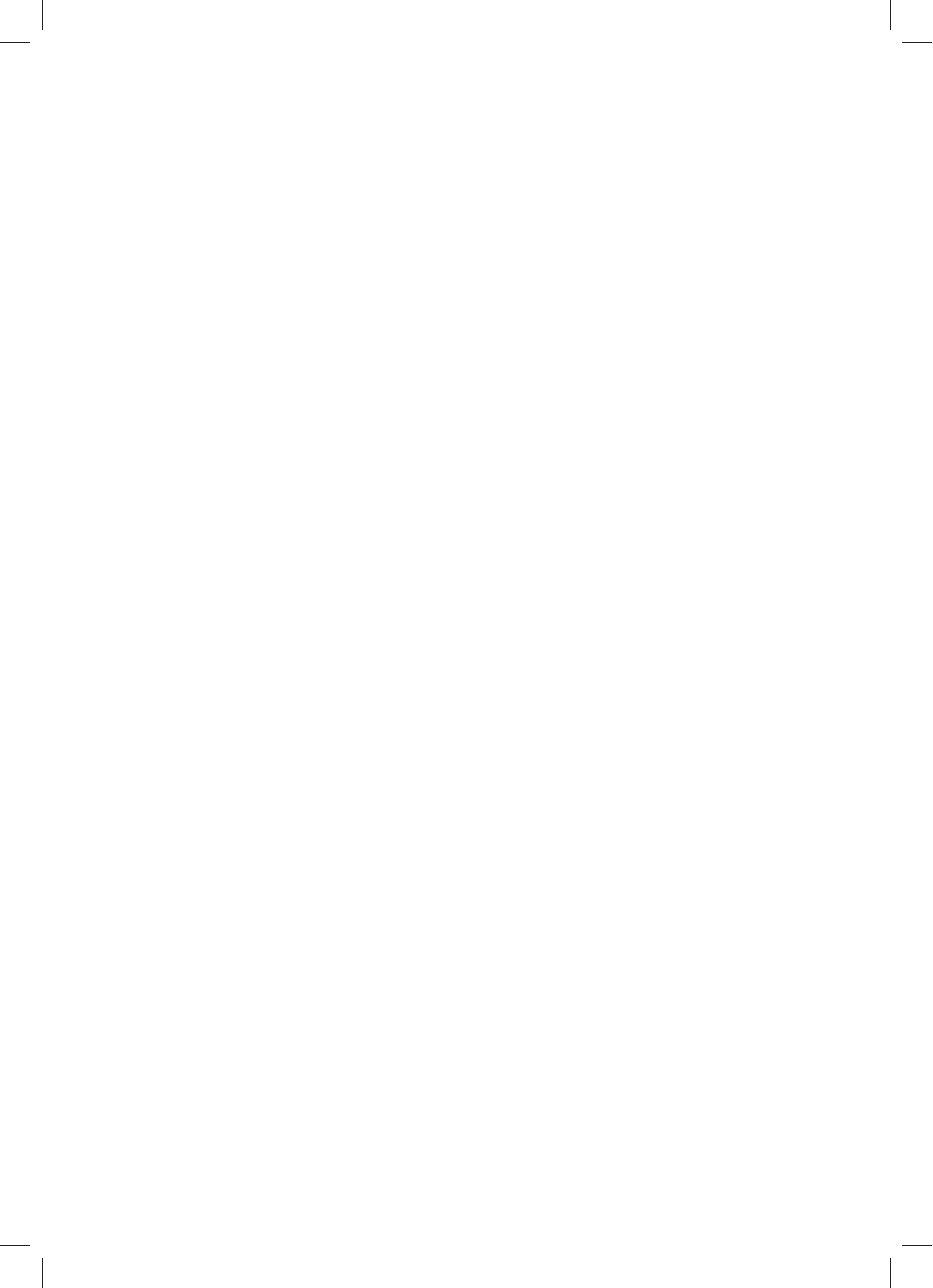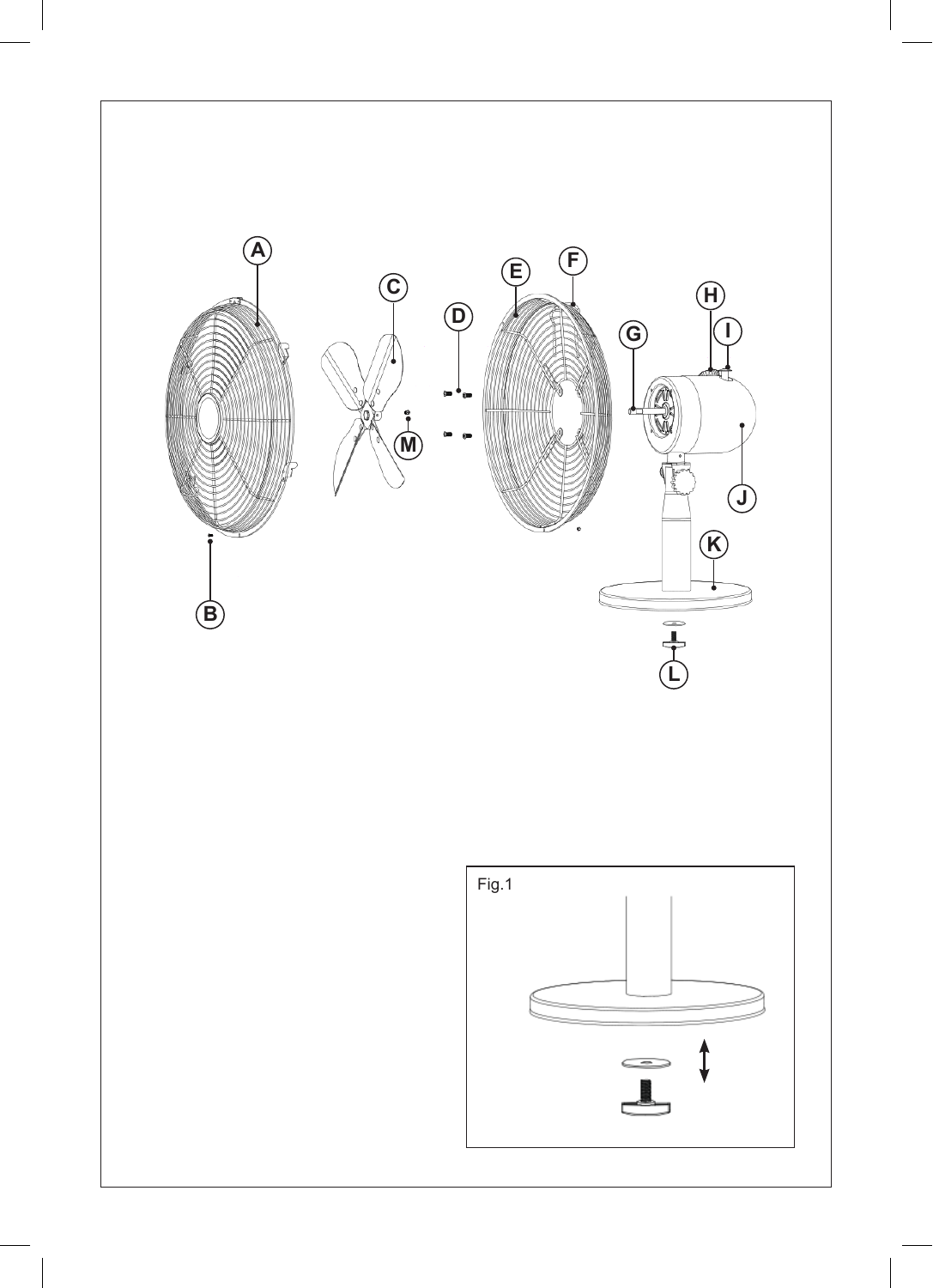# **Español**

# **Ventilador de sobremesa BOREAL 12 LEGEND**

# **DESCRIPCIÓN**

- A Rejilla frontal
- B Tornillo de seguridad
- C Aspas
- D Tornillos fijadores de la rejilla
- E Rejilla trasera
- F Asa de transporte
- G Eje motor
- H Selector de velocidad
- Mando oscilación
- J Cuerpo del motor
- K Base
- L Tornillo fijador de la base
- M Tornillo fijador de las aspas

Caso de que su modelo de aparato no disponga de los accesorios descritos anteriormente, éstos también pueden adquirirse por separado en los Servicios de Asistencia Técnica.

# **UTILIZACIÓN Y CUIDADOS:**

- Antes de cada uso, extenderr completamente el cable de alimentación del aparato.
- No usar el aparato si su dispositivo de puesta en marcha/paro no funciona.
- No mover o desplazar el aparato mientras esté en funcionamiento.
- Hacer uso del asa/s para coger o transportar el aparato.
- Desenchufar el aparato de la red cuando no se use y antes de realizar cualquier operación de limpieza.
- Guardar este aparato fuera del alcance de los niños y/o personas con capacidades físicas, sensoriales o mentales reducidas o falta de experiencia y conocimiento.
- Verificar que las rejas de ventilación del aparato no queden obstruidas por polvo, suciedad u otros objetos.
- No dejar nunca el aparato conectado y sin vigilancia. Además, ahorrará energía y prolongará la vida del aparato.

# **INSTALACIÓN**

- Asegurarse de retirar todo material de embalaje del interior del aparato.
- Asegurarse de que el aparato está desenchufado de la red antes de iniciar cualquier operación de instalación o montaje.
- La clavija debe ser fácilmente accesible para poder desconectarla en caso de emergencia.

## **MONTAJE DE LA BASE:**

- Para fijar la base al aparato, colocar el aparato boca abajo.
- Posicionar la base en el cuerpo del aparato.
- Fijar la base mediante el tornillo suministrado (Fig.1).
- Volver a dar la vuelta al aparato y comprobar el buen funcionamiento de la base.

## **MONTAJE DE LA REJAS Y LA HÉLICE:**

- Situar la rejilla trasera (E) frente al cuerpo motor (J), haciendo coincidir sus encajes.
- Situar los tornillos (D) para fijar la reja, asegúrese de una correcta fijación.
- Posicionar las aspas (C) en el eje motor (G) y fijarlas con el tornillo fijador de las aspas (M).
- Situar la rejilla frontal (A) frente la reja posterior (E), haciendo coincidir el encaje del tornillo de seguridad. Fijar la reja con sus ganchos y atornillar el tornillo de seguridad (B) con la ayuda de un destornillador.
- Verificar el correcto giro de la hélice.

# **MODO DE EMPLEO**

## **USO:**

- Enchufar el aparato a la red eléctrica.
- Orientar el aparato para dirigir el flujo de aire hacia la dirección deseada.
- Poner el aparato en marcha, accionando el selector de velocidad.

## **FUNCIÓN OSCILACIÓN:**

- La función oscilación permite dirigir alternativamente y de forma automática el flujo del aparato, formando un abanico de unos 75º
- Para activar esta función tire del mando (I).
- Para desactivar esta función proceda de forma contraria a la que lo activó.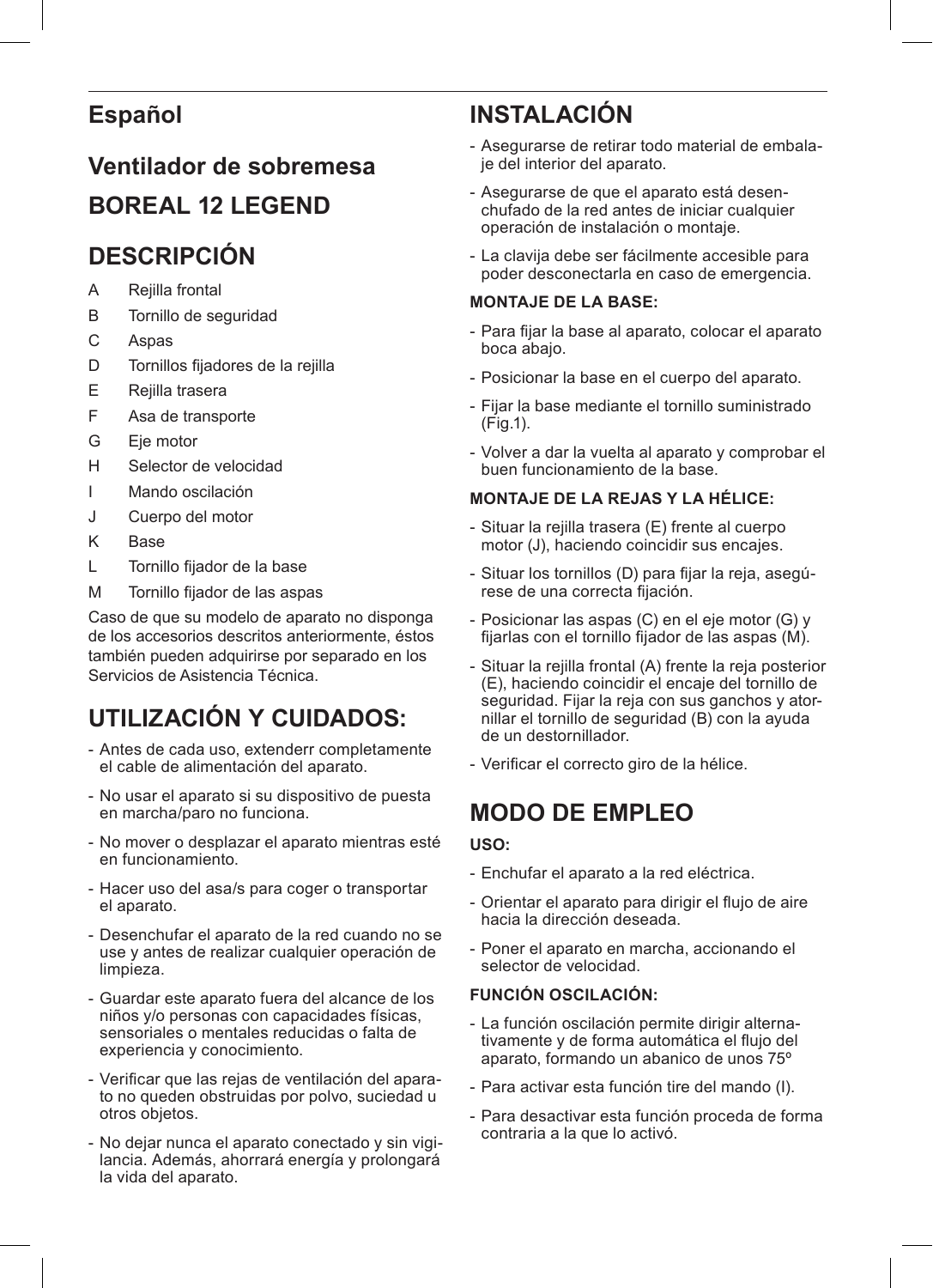#### **UNA VEZ FINALIZADO EL USO DEL APARATO:**

- Parar el aparato, seleccionando la posición 0 del mando selector.
- Desenchufar el aparato de la red eléctrica.
- Limpiar el aparato

#### **ASA/S DE TRANSPORTE:**

- Este aparato dispone de un asa en su parte posterior (F) para hacer fácil y cómodo su transporte.

### **PROTECTOR TÉRMICO DE SEGURIDAD:**

- El aparato dispone de un dispositivo térmico de seguridad que protege el aparato de cualquier sobrecalentamiento.

## **LIMPIEZA**

- Desenchufar el aparato de la red y dejarlo enfriar antes de iniciar cualquier operación de limpieza.
- Limpiar el aparato con un paño húmedo impregnado con unas gotas de detergente y secarlo después.
- No utilizar disolventes, ni productos con un factor pH ácido o básico como la lejía, ni productos abrasivos, para la limpieza del aparato.
- No sumergir el aparato en agua u otro líquido, ni ponerlo bajo el grifo.
- Si el aparato no se mantiene en buen estado de limpieza, su superficie puede degradarse y afectar de forma inexorable la duración de la vida del aparato y conducir a una situación peligrosa.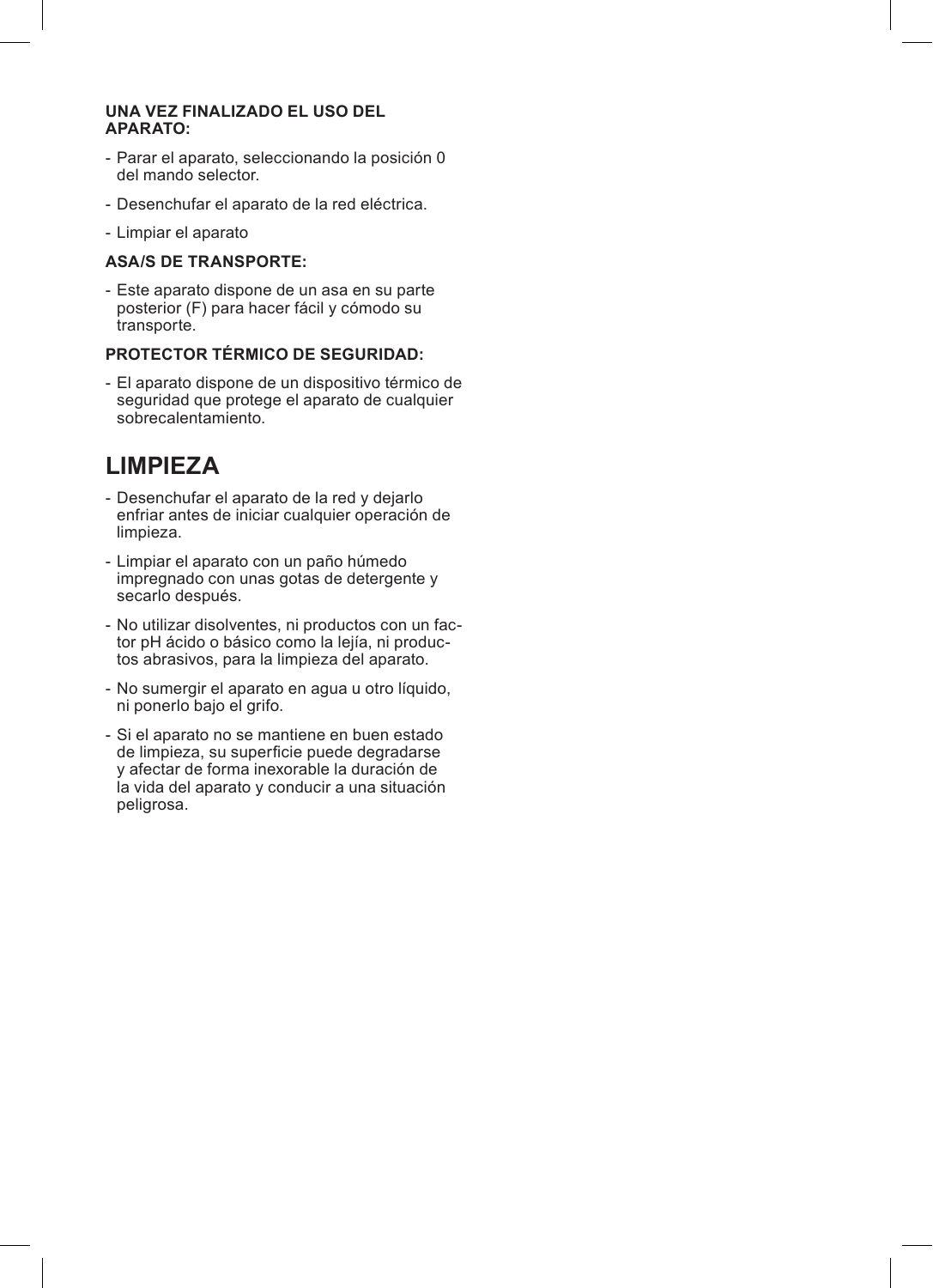## **ENGLISH**

## **Desk Fan**

## **BOREAL 12 LEGEND**

## **DESCRIPTION**

- A Front grill
- B Security screw
- C Blades
- D Grill fixing screws
- E Rear grill
- F Carry handle
- G Motor shaft
- H Speed selector
- Oscillation knob
- J Motor housing
- K Base
- L Base fixing screw
- M Blades fixing screw

If the model of your appliance does not have the accessories described above, they can also be bought separately from the Technical Assistance Service.

# **USE AND CARE:**

- Fully extend the appliance's power cable before each use.
- Do not use the appliance if the on/off switch does not work.
- Do not move the appliance while in use.
- Use the appliance handle/s, to catch it or move it.
- Disconnect the appliance from the mains when not in use and before undertaking any cleaning task.
- Store this appliance out of reach of children and/or persons with physical, sensory or reduced mental or lack of experience and knowledge.
- Make sure that dust, dirt or other foreign objects do not block the fan grill on the appliance.
- Never leave the appliance connected and unattended if is not in use. This saves energy and prolongs the life of the appliance.

# **INSTALLATION**

- Be sure to remove all packaging material from inside the appliance.
- Ensure that the fan is switched off from the supply mains before start any installation or assembly operation.
- The plug must be easily accessible so it can be disconnected in an emergency.

## **ASSEMBLING THE BASE:**

- To fix the base into the appliance, place the appliance face down.
- Fit the base on the main body of the appliance.
- Fix the base using the screw provided (Fig.1).
- Stand the appliance up again so as to check that the base works properly.

#### **ASSEMBLING THE GRILL AND THE PROPELLER:**

- Fit the rear grill (E) on the motor housing (J), matching their fitting points.
- Tight the screws (D) to fix the grill, make sure it has a correct setting.
- Fit the blades (C) on the motor shaft (G) and fix them trough the blades fixing screw (M).
- Fit the front grill (A) front the rear grill (E), matching the security screw position. Fix the front grill by using the hooks and tight the security screw (B) by using a screwdriver.
- Check the correct rotation of the propeller.

# **INSTRUCTIONS FOR USE**

### **USE:**

- Connect the appliance to the mains.
- Guide the appliance to direct the flow of air in the desired direction.
- Turn the appliance on, by using one of the speed selection buttons.

## **OSCILLATION FUNCTION:**

- The oscillation function makes it possible to direct the flow from the apparatus so that it automatically alternates over a range of 75º.
- To activate this function, turn the knob (I).
- To deactivate this function, follow the procedure for switching it on in reverse.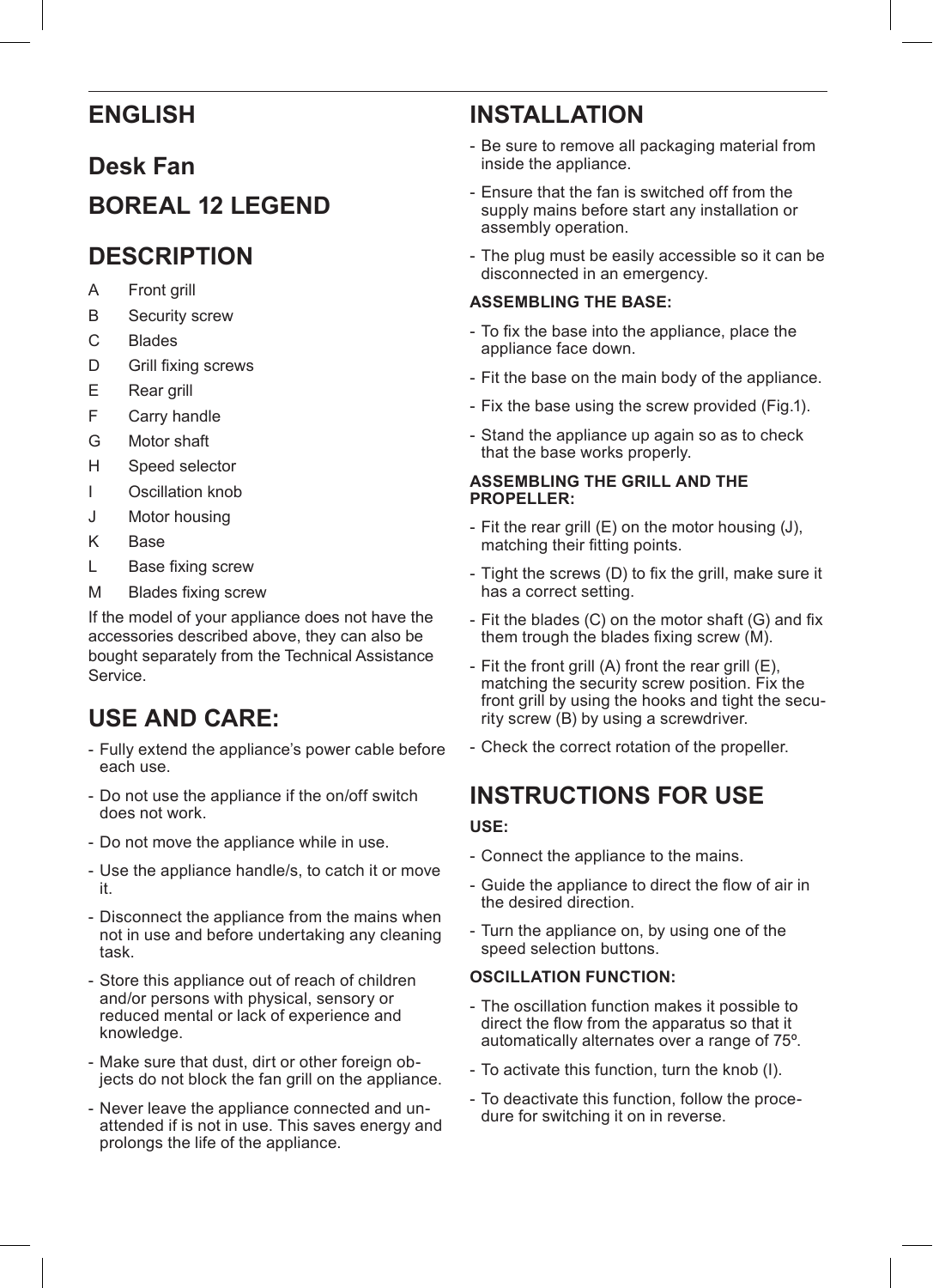#### **ONCE YOU HAVE FINISHED USING THE APPLIANCE:**

- Stop the appliance, selecting position 0 on the selector control.
- Unplug the appliance from the mains.
- Clean the appliance.

### **CARRY HANDLE/S:**

- This appliance has a handle on the upper part of the body (F), which facilitates comfortable transportation.

#### **SAFETY THERMAL PROTECTOR:**

- The appliance has a safety device, which protects the appliance from overheating.

## **CLEANING**

- Disconnect the appliance from the mains and allow it to cool before undertaking any cleaning task.
- Clean the equipment with a damp cloth with a few drops of washing-up liquid and then dry.
- Do not use solvents, or products with an acid or base pH such as bleach, or abrasive products, for cleaning the appliance.
- Never submerge the appliance in water or any other liquid or place it under running water.
- If the appliance is not in good condition of cleanliness, its surface may degrade and inexorably affect the duration of the appliance's useful life and could become unsafe to use.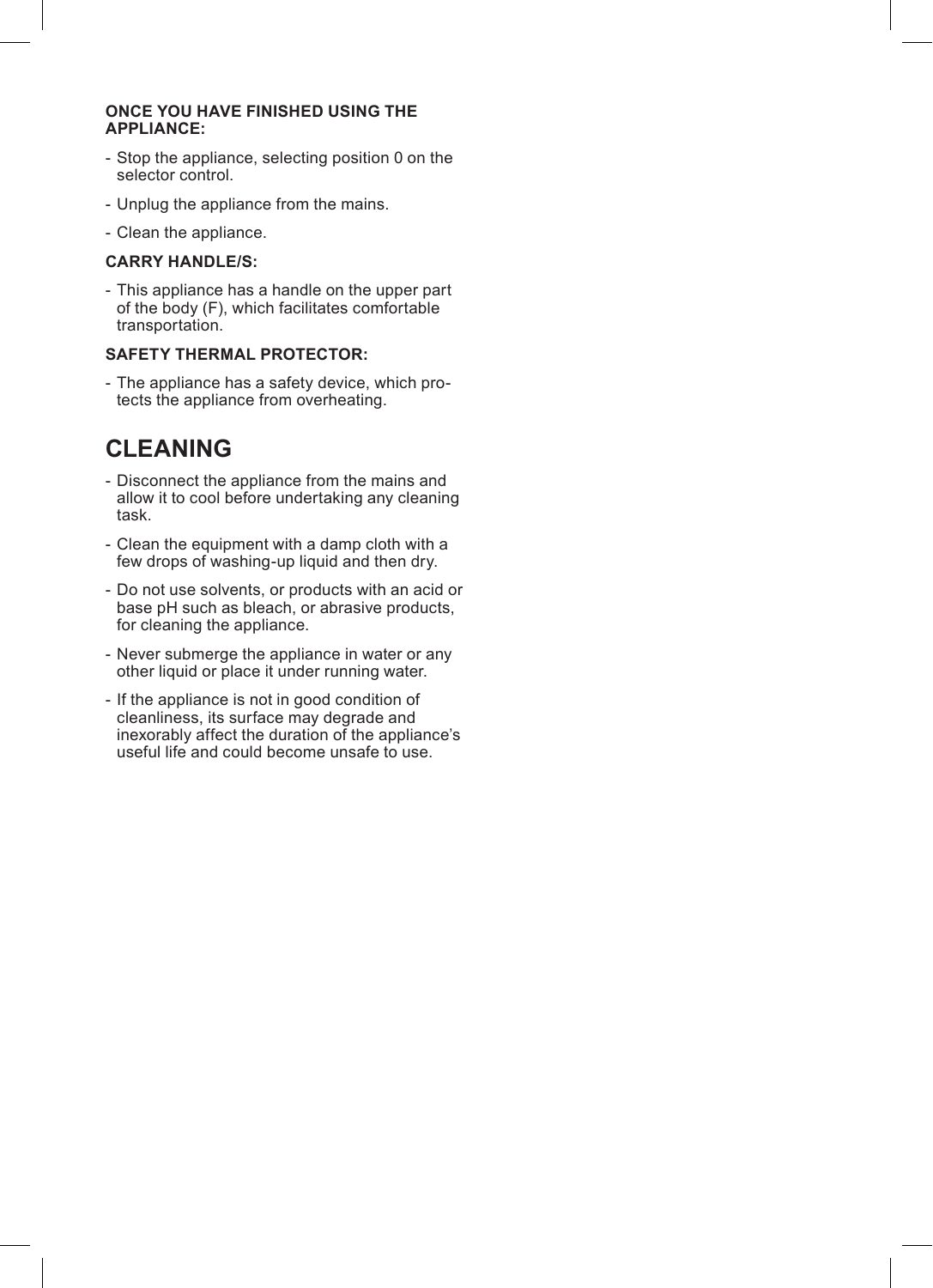# **FRANÇAIS**

# **Ventilateur de table BOREAL 12 LEGEND**

## **DESCRIPTION**

- A Grille frontale
- B Vis de sécurité
- C Pales
- D Vis de fixation de la grille
- E Grille arrière
- F Poignée de transport
- G Axe moteur
- H Sélecteur de vitesse
- Bouton d'oscillation
- J Corps moteur
- K Base
- L Vis de fixation de la base
- M Vis de fixation des pales

Dans le cas où votre modèle ne disposerait pas des accessoires décrits antérieurement, ceux-ci peuvent être achetés séparément auprès des services d'assistance technique.

# **UTILISATION ET ENTRETIEN :**

- Avant chaque utilisation, dérouler complètement le câble électrique de l'appareil.
- Ne pas utiliser l'appareil si son dispositif de mise en marche/arrêt ne fonctionne pas.
- Ne pas faire bouger l'appareil en cours de fonctionnement.
- Utiliser les poignées pour prendre ou transporter l'appareil.
- Débrancher l'appareil du secteur quand il n'est pas utilisé et avant de procéder à toute opération de nettoyage.
- Conserver cet appareil hors de la portée des enfants ou des personnes avec capacités physiques, sensorielles ou mentales réduites ou présentant un manque d'expérience et de connaissances
- Vérifier que les grilles de ventilation de l'appareil ne sont pas obstruées par de la poussière, des saletés ou tout autre objet.
- Ne jamais laisser l'appareil sans surveillance lorsqu'il est branché. Cela permettra égale-

ment de réduire la consommation d'énergie et de prolonger la durée de vie de l'appareil.

## **INSTALLATION**

- S'assurer d'avoir retiré tout le matériel d'emballage du produit.
- Vérifier que l'appareil est débranché de la prise secteur avant de procéder à toute opération d'installation ou de montage.
- La fiche doit être d'accès facile afin de pouvoir la débrancher en cas d'urgence.

## **MONTAGE DU SOCLE :**

- Pour monter le socle, il suffit de placer l'appareil à l'envers.
- Accoupler le socle au corps de l'appareil.
- Fixer le socle à l'aide de la vis de fixation fournie à cet effet (Fig.1).
- Remettre l'appareil à l'endroit et vérifier que le socle fonctionne correctement.

## **MONTAGE DE LA GRILLE ET DE L'HÉLICE :**

- Positionner la grille arrière (E) en face du corps du moteur (J), en faisant correspondre leurs encoches.
- Placer les vis (D) pour fixer la grille et s'assurer qu'elle soit correctement fixée.
- Positionner les pales (C) sur l'arbre d'entraînement(G) et les fixer en utilisant la vis de fixation des pales (M).
- Positionner la grille avant (A)en face de la grille arrière (E), en faisant correspondre l'encoche de la vis de blocage. Fixer la grille à l'aide des crochets et visser la vis de blocage (B) avec un tournevis.
- Vérifier que l'hélice tourne dans le bon sens.

## **MODE D'EMPLOI**

### **UTILISATION :**

- Brancher l'appareil au secteur.
- Placer l'appareil pour diriger le flux d'air vers la direction désirée.
- Mettre l'appareil en marche, en appuyant sur le sélecteur de vitesses.

### **FONCTION OSCILLATION :**

- La fonction oscillation permet de diriger le flux d'air qui sort de l'appareil pour couvrir de manière alternée et automatique un rayon de 75º.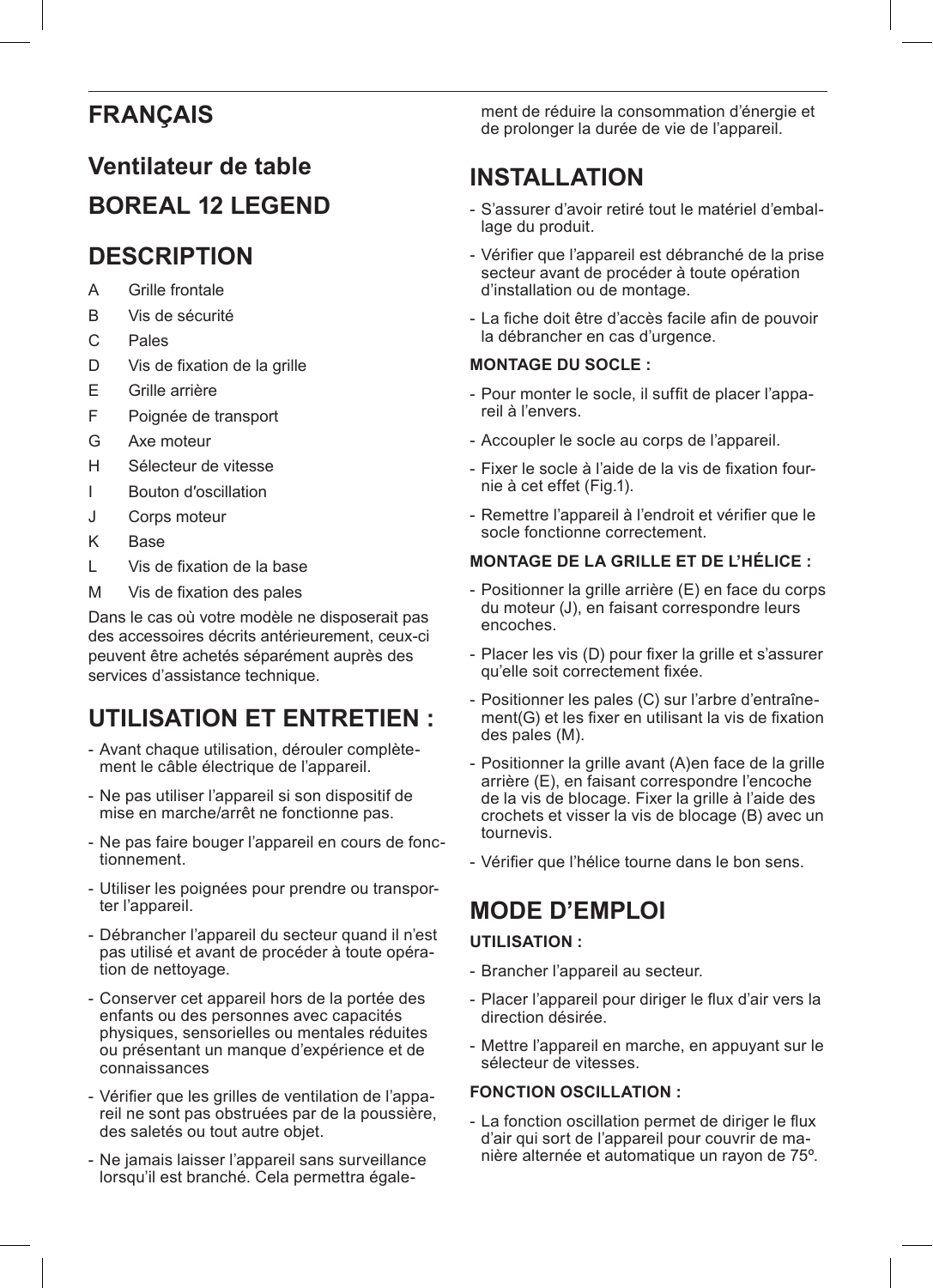- Pour activer cette fonction, utiliser la molette (I).
- Pour la désactiver, effectuer l'opération inverse.

## **APRÈS L'UTILISATION DE L'APPAREIL :**

- Arrêter l'appareil, en plaçant la commande de sélection sur la position 0.
- Débrancher l'appareil du secteur.
- Nettoyer de l'appareil

### **POIGNÉE DE TRANSPORT :**

- Cet appareil dispose d'une poignée sur sa partie postérieur (F) pour faciliter son transport en toute commodité.

## **SÉCURITÉ THERMIQUE :**

- L'appareil dispose d'un dispositif thermique de sûreté qui protège l'appareil de toute surchauffe.

## **NETTOYAGE**

- Débrancher l'appareil du secteur et attendre son complet refroidissement avant de la nettoyer.
- Nettoyer l'appareil avec un chiffon humide imprégné de quelques gouttes de détergent et le laisser sécher.
- Ne pas utiliser de solvants ni de produits au pH acide ou basique tels que l'eau de Javel, ni de produits abrasifs pour nettoyer l'appareil.
- Ne pas immerger l'appareil dans l'eau ou tout autre liquide, ni le passer sous un robinet.
- Si l'appareil n'est pas maintenu dans un bon état de propreté, sa surface peut se dégrader et affecter de façon inexorable la durée de vie de l'appareil et le rendre dangereux.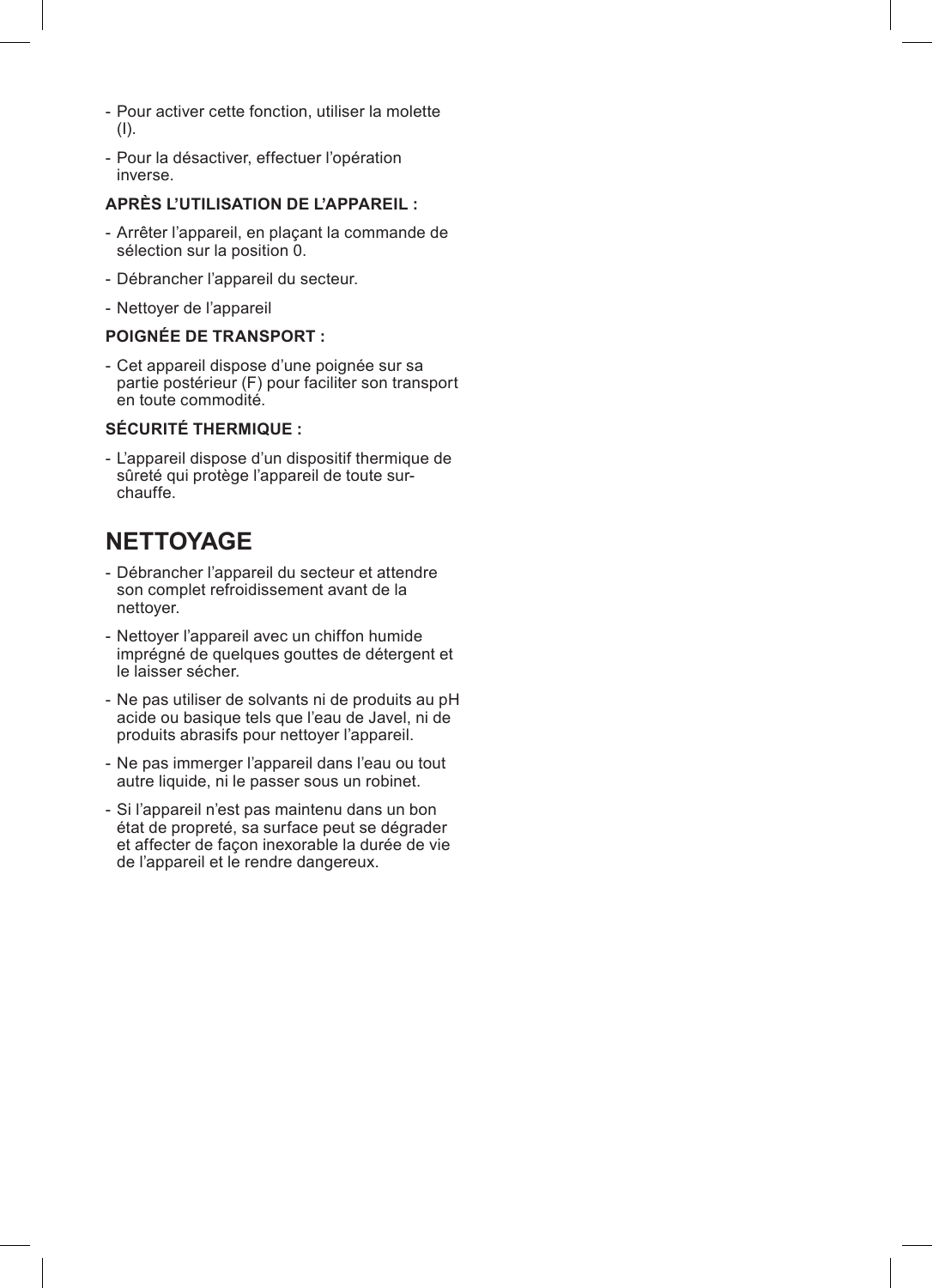# **DEUTSCH**

# **Tischventilator BOREAL 12 LEGEND**

## **BEZEICHNUNG**

- A Frontgitter
- B Sicherheitsschraube
- C Rotorblätter
- D Befestigungsschrauben des Gitters
- E Hintergitter
- F Tragegriff
- G Motorachse
- H Geschwindigkeitswahlschalter
- **Schwenkfunktionstaste**
- J Motorblock
- K Sockel
- L Befestigungsschraube Sockel
- M Befestigungsschraube der Rotorblätter

Wenn Sie meinen, dass das Gerät nicht mit dem oben angeführten Zubehör ausgestattet ist, können Sie die Teile auch einzeln beim Technischen Dienst erwerben.

## **BENUTZUNG UND PFLEGE:**

- Vor jedem Gebrauch des Geräts das Stromkabel vollständig abwickeln.
- Benützen Sie das Gerät nicht, wenn der An-/ Ausschalter nicht funktioniert.
- Das Gerät nicht bewegen, während es in Betrieb ist.
- Verwenden Sie den / die Griff/e, um das Gerät zu heben oder zu tragen.
- Ziehen Sie den Stecker heraus und lassen Sie das Gerät abkühlen, bevor Sie mit der Reinigung beginnen.
- Das Gerät außerhalb der Reichweite von Kindern und/oder Personen mit eingeschränkten körperlichen, sensorischen oder geistigen Fähigkeiten bzw. Personen ohne ausreichende Erfahrung und Kenntnisse aufbewahren.
- Überprüfen Sie, dass das Ventilationsgitter des Geräts nicht mit Staub, Schmutz oder anderen Substanzen verstopft ist.
- Das Gerät nie am Stromnetz angeschlossen und ohne Aufsicht lassen. Sie sparen dadurch

Energie und verlängern die Gebrauchsdauer des Gerätes.

## **AUFSTELLUNG**

- Vergewissern Sie sich, dass Sie das gesamte Verpackungsmaterial des Produkts entfernt haben.
- Vergewissern Sie sich, dass der Netzanschluss des Geräts unterbrochen ist, bevor Sie Installations- oder Montagetätigkeiten vornehmen.
- Der Stecker muss leicht erreichbar sein, um ihn im Notfall aus der Steckdose ziehen zu können.

#### **MONTAGE DES UNTERTEILS:**

- Zum Montieren des Unterteils ist das Gerät auf den Kopf zu stellen.
- Setzen Sie das Unterteil auf das Gerätegehäuse auf.
- Den Sockel mithilfe der mitgelieferten Schraube befestigen (Fig.1)
- Drehen Sie das Gerät wieder um und überprüfen Sie die Standfestigkeit des Unterteils.

#### **AUFBAU DES GITTERS UND DER FLÜGEL:**

- Das hintere Gitter(E)gegenüber dem Motorblock (J) so positionieren, dass die Nute aufeinanderpassen.
- Die Schrauben(D)zum Anbringen des Gitters positionieren, stellen Sie eine korrekte Befestigung sicher.
- Die Rotorblätter(C)in der Motorachse(G)anbringen und sie mit der Befestigungsschraube für die Blätter (M) befestigen.
- Das Frongitter(A)gegenüber dem Hintergitter(E) anbringen, so dass der Nut der Sicherheitsschraube übereinstimmt. Das Gitter mithilfe der Haken befestigen und die Sicherheitsschraube (B) mit einem Schraubendreher festziehen.
- Prüfen, ob das Laufrad korrekt dreht.

## **BENUTZUNGSHINWEISE**

### **BENUTZUNG:**

- Schließen Sie das Gerät an das Stromnetz an.
- Das Gerät richtig positionieren, um den Luftstrom in die gewünschte Richtung zu lenken.
- Das Gerät einschalten, indem Sie den Geschwindigkeitsregler betätigen.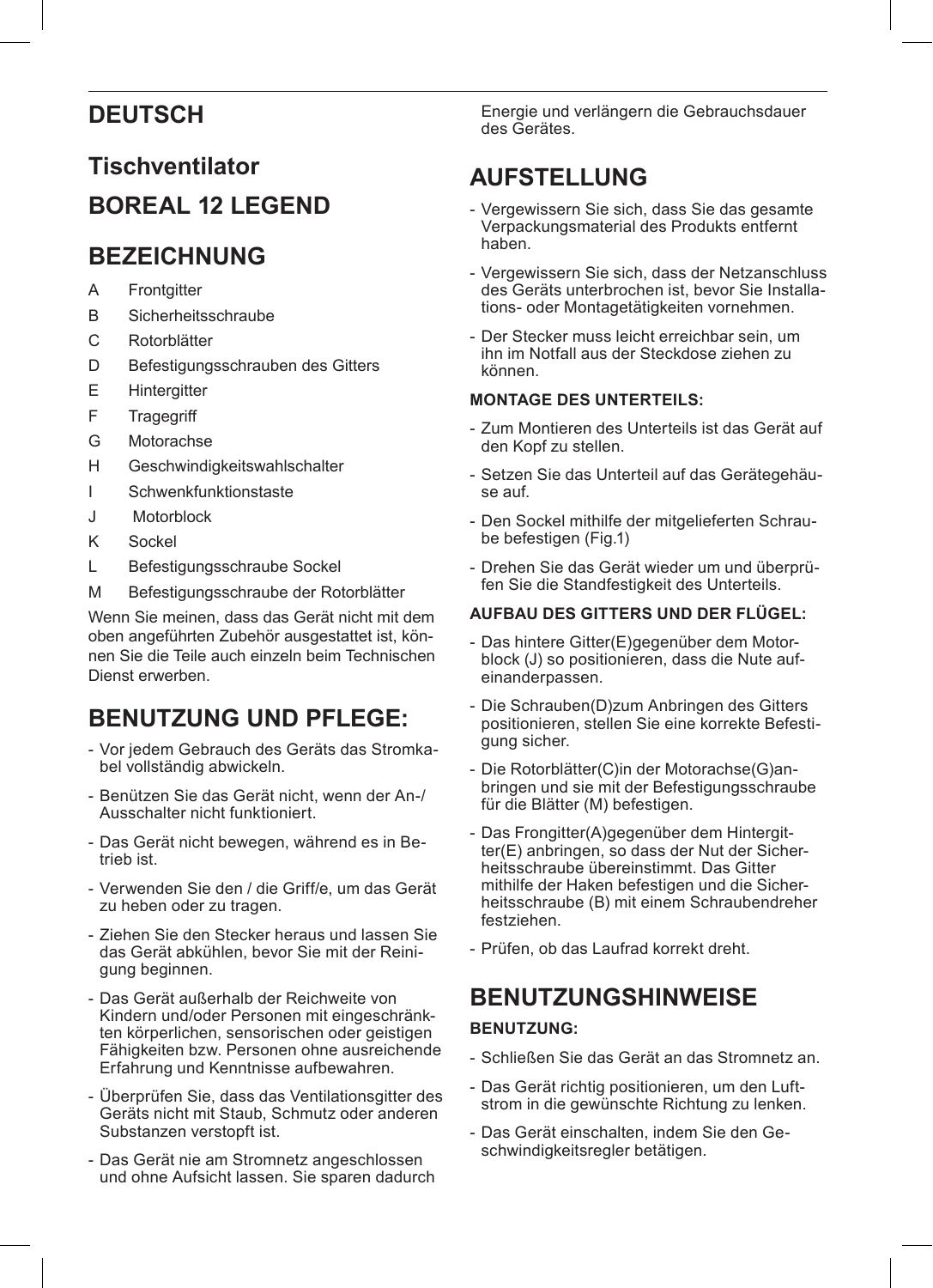#### **SCHWENKFUNKTION:**

- Mit der Schwenkfunktion kann der Luftstrom des Geräts automatisch abwechselnd in verschiedene Richtungen geleitet werden; dabei deckt er einen 75º-Bereich ab.
- Zum Aktivieren dieser Funktion am Bedienknopf ziehen. (I).
- Zum Ausschalten des Schwenkbetriebs gehen Sie umgekehrt vor.

### **NACH DER BENUTZUNG DES GERÄTS:**

- Das Gerät ausschalten, indem Sie die Position 0 der Steuerung anwählen.
- Den Stecker aus der Netzdose ziehen.
- Das Gerät säubern

#### **TRANSPORT-GRIFFE:**

- Dieses Gerät verfügt über einen Griff am hinteren Teil(F)für einen einfachen und bequemen Transport.

### **WÄRMESCHUTZSCHALTER:**

- Das Gerät ist mit einem Wärmeschutzschalter ausgestattet, wodurch es gegen Überhitzung geschützt ist.

## **REINIGUNG**

- Ziehen Sie den Stecker heraus und lassen Sie das Gerät abkühlen, bevor Sie mit der Reinigung beginnen.
- Reinigen Sie das Gerät mit einem feuchten Tuch, auf das Sie einige Tropfen Reinigungsmittel geben und trocknen Sie es danach ab.
- Verwenden Sie zur Reinigung des Geräts weder Löse- oder Scheuermittel, noch Produkte mit einem sauren oder basischen pH-Wert wie z.B. Lauge.
- Das Gerät nicht in Wasser oder andere Flüssigkeiten tauchen und nicht unter den Wasserhahn halten.
- Halten Sie das Gerät nicht sauber, so könnten sich der Zustand seiner Oberfläche verschlechtern, seine Lebenszeit negativ beeinflusst und gefährliche Situationen verursacht werden.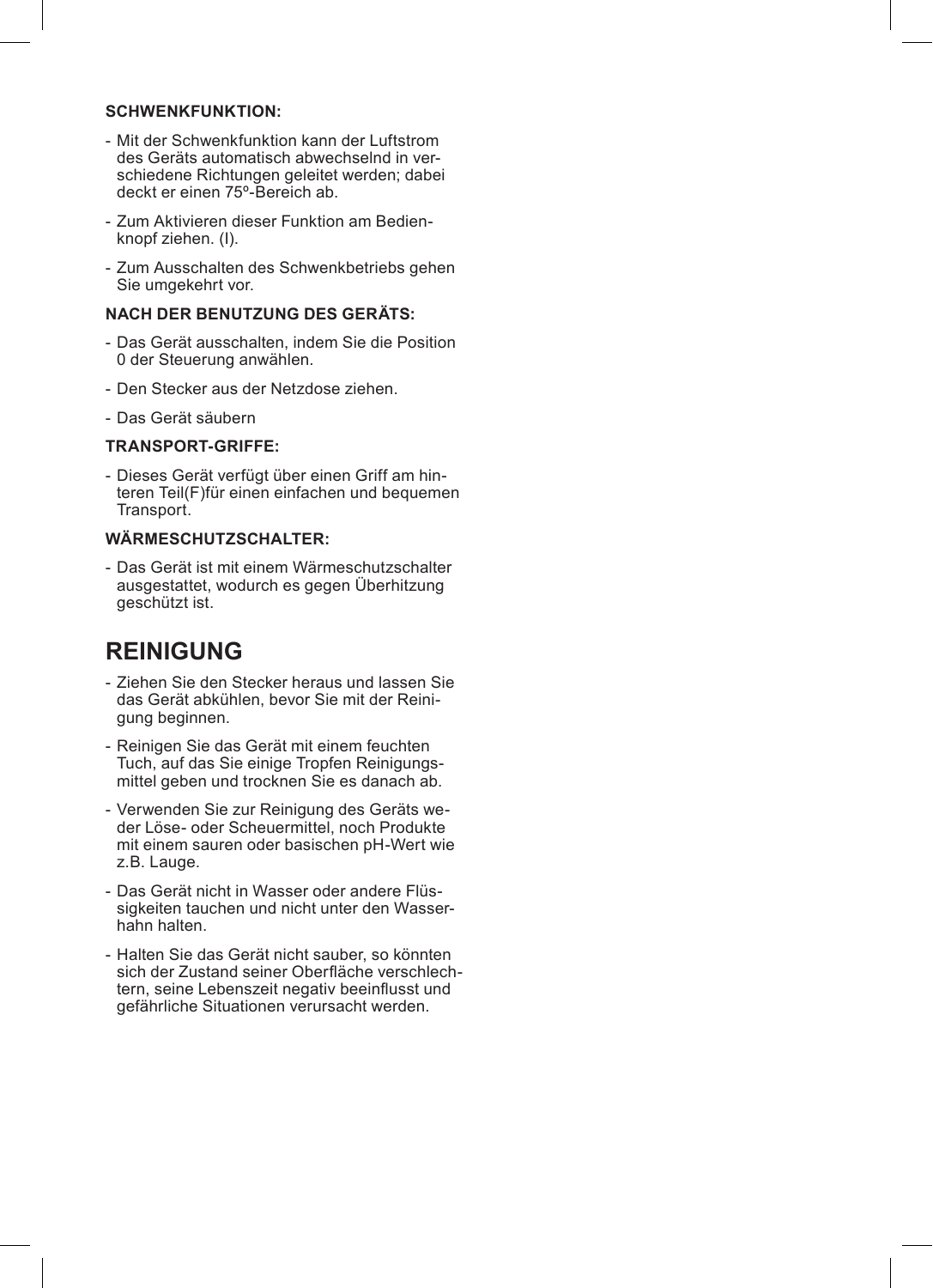## **Italiano**

# **Ventilatore da tavolo BOREAL 12 LEGEND**

## **DESCRIZIONE**

- A Griglia anteriore
- B Vite di sicurezza
- C Pale
- D Viti di fissaggio della griglia
- E Griglia posteriore
- F Maniglia per il trasporto
- G Asse motore
- H Comando selettore di velocità
- I Tasto di oscillazione
- J Corpo motore
- K Base
- L Vite di fissaggio della base
- M Vite di fissaggio delle pale

Se il modello del Suo apparecchio non fosse dotato degli accessori anteriormente elencati, può acquistarli separatamente presso i punti di assistenza tecnica autorizzati.

# **PRECAUZIONI D'USO:**

- Prima di ogni utilizzo, svolgere completamente il cavo dell'apparecchio.
- Non utilizzare l'apparecchio se il suo dispositivo di accensione/spegnimento non funziona.
- Non muovere l'apparecchio durante l'uso
- Utilizzare il manico/i per prendere o spostare l'apparecchio.
- Scollegare la spina dalla presa di corrente quando l'apparecchio non è in uso e prima di eseguire qualsiasi operazione di pulizia.
- Conservare questo apparecchio fuori dalla portata dei bambini e/o di persone con problemi fisici, mentali o di sensibilità, o con mancanza di esperienza e conoscenza.
- Accertarsi che le griglie di ventilazione dell'apparecchio non siano ostruite da polvere, sporcizia o altri oggetti.
- Non lasciare mai l'apparecchio collegato alla rete elettrica e senza controllo. Si otterrà un risparmio energetico e si prolungherà la vita dell'apparecchio stesso.

# **INSTALLAZIONE**

- Accertarsi di aver tolto tutto il materiale d'imballaggio dall'apparecchio.
- Assicurarsi che l'apparecchio sia scollegato dalla rete elettrica, prima di iniziare qualsiasi operazione di installazione o montaggio.
- La spina deve essere facilmente accessibile, per poterla scollegare in caso di emergenza.

## **MONTAGGIO DELLA BASE:**

- Per montare la base, capovolgere l'apparecchio.
- Collocare la base del corpo dell'apparecchio.
- Fissare la base utilizzando la vite in dotazione Fig.1.
- Collocare l'apparecchio nella posizione corretta e controllare il buon funzionamento della base.

### **MONTAGGIO DELLA GRIGLIA E DELLE PALE:**

- Posizionare la griglia posteriore (E) davanti al corpo motore (J), facendo coincidere gli incastri.
- Posizionare le viti (D) per fissare la griglia e assicurarsi di stringerle correttamente.
- Posizionare le pale (C) sull'asse motore (G) e stringerle con la relativa vite di fissaggio (M).
- Posizionare la griglia anteriore (A) davanti alla griglia posteriore (E), facendo coincidere il foro per la vite di sicurezza. Fissare la griglia utilizzando i ganci e stringere la vite di sicurezza (B) aiutandosi con un cacciavite.
- Verificare che l'elica giri correttamente.

# **MODALITÀ D'USO**

### **USO:**

- Collegare l'apparato alla rete elettrica.
- Orientare l'apparecchio per dirigere il flusso d'aria nella direzione desiderata.
- Avviare l'apparecchio azionando il comando selettore di velocità.

### **FUNZIONE OSCILLAZIONE:**

- La funzione oscillazione permette di dirigere il flusso d'aria che esce dall'apparecchio affinché copra alternativamente e automaticamente un raggio massimo di 75º.
- Per attivare questa funzione, utilizzare il comando (I).
- Per disattivarla, effettuare l'operazione inversa.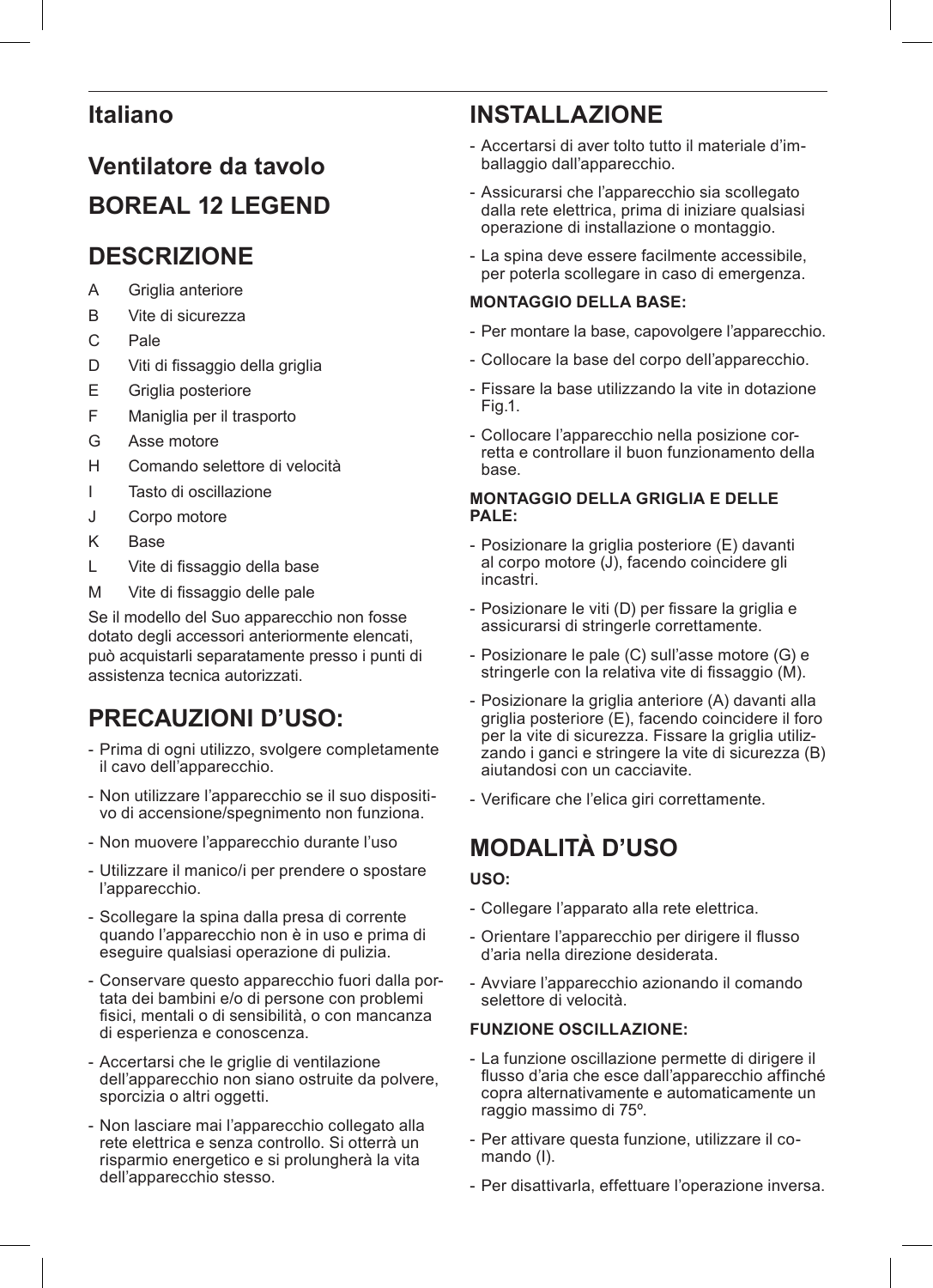#### **UNA VOLTA CONCLUSO L'UTILIZZO DELL'APPARECCHIO:**

- Spegnere l'apparecchio, posizionando il selettore in posizione 0.
- Scollegare l'apparecchio dalla rete.
- Pulire l'apparecchio

### **MANIGLIA/E DI TRASPORTO:**

- Questo apparecchio dispone di una maniglia nella parte posteriore (F) per rendere agevole e comodo il trasporto.

## **PROTETTORE TERMICO DI SICUREZZA:**

- L'apparecchio possiede un dispositivo termico di sicurezza che lo protegge da qualsiasi surriscaldamento.

# **PULIZIA**

- Scollegare la spina dalla rete elettrica e aspettare che l'apparecchio si raffreddi prima di eseguirne la pulizia.
- Pulire il gruppo elettrico con un panno umido, quindi asciugarlo.
- Per la pulizia non impiegare solventi o prodotti a pH acido o basico come la candeggina, né prodotti abrasivi.
- Non immergere l'apparecchio in acqua o altri liquidi, né lavarlo con acqua corrente.
- La mancata pulizia periodica dell'apparecchio può provocare il deterioramento delle superfici, compromettendone la durata operativa e la sicurezza.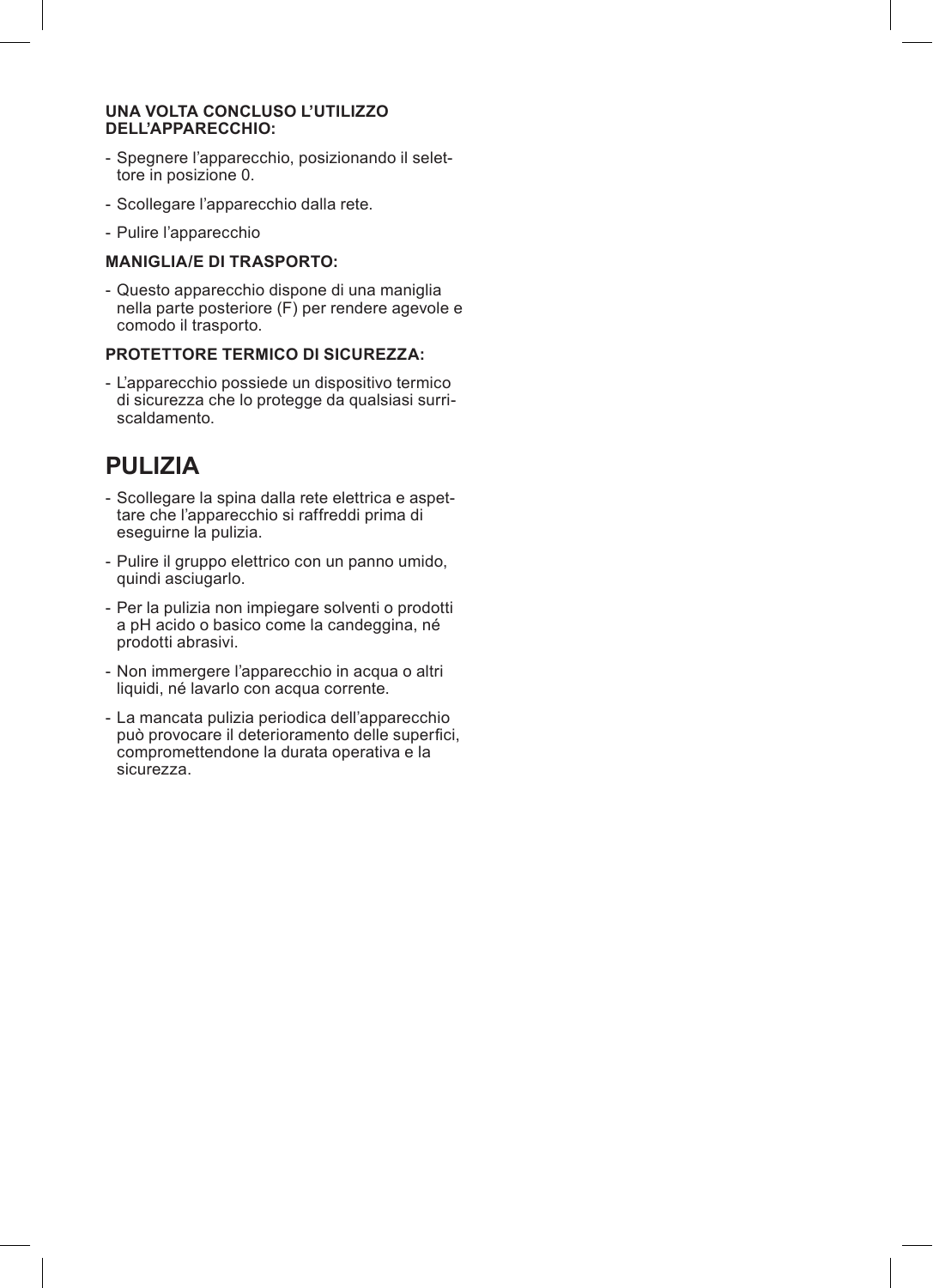# **Português**

# **Ventoinha de mesa BOREAL 12 LEGEND**

# **DESCRIÇÃO**

- A Grelha dianteira
- B Parafuso de segurança
- C Pás
- D Parafusos de fixação da grelha
- E Grelha traseira
- F Pega para transporte
- G Eixo do motor
- H Seletor de velocidade
- I Botão de oscilação
- J Corpo do motor
- K Base
- L Parafuso fixador da base
- L Parafuso fixador das pás

Caso o seu modelo do aparelho não disponha dos acessórios descritos anteriormente, pode adquiri-los separadamente nos Serviços de Assistência Técnica.

# **UTILIZAÇÃO E CUIDADOS:**

- Antes de cada utilização, desenrole completamente o cabo de alimentação do aparelho.
- Não utilize o aparelho se o dispositivo de ligar/ desligar não funcionar.
- Não mova o aparelho enquanto estiver em funcionamento.
- Utilize a(s) pega(s) para segurar ou transportar o aparelho.
- Desligue o aparelho da corrente quando não estiver a ser utilizado e antes de iniciar qualquer operação de limpeza.
- Guarde o aparelho fora do alcance das crianças e de pessoas com capacidades físicas, sensoriais ou mentais reduzidas, ou com falta de experiência e conhecimento.
- Assegure-se de que as grelhas de ventilação do aparelho não ficam obstruídas por pó, sujidade ou outros objectos.
- Nunca deixe o aparelho ligado e sem vigilância. Além disso, poupará energia e prolongará a vida do aparelho.

# **INSTALAÇÃO**

- Retire todo material de embalagem do interior do aparelho.
- Assegure-se de que o aparelho não está ligado à corrente elétrica antes de iniciar qualquer operação de limpeza.
- A ficha deve estar situada num local de fácil acesso para se poder desligá-la em caso de emergência.

#### **MONTAGEM DA BASE:**

- Para montar a base, colocar o aparelho com a abertura para baixo.
- Posicione a base no corpo do aparelho.
- Fixe a base utilizando os parafusos fornecidos (Fig.1).
- Torne a virar o aparelho e verifique se a base funciona bem.

#### **MONTAGEM DA GRELHA E DA HÉLICE:**

- Coloque a grelha traseira (E) à frente do corpo do motor (J), fazendo coincidir os encaixes.
- Coloque os parafusos (D) para fixar a grelha e verifique se ficaram bem fixados .
- Posicione as pás (C) no eixo do motor (G) e fixe-as com o parafuso fixador das pás (M).
- Coloque a grelha frontal (A) à frente da grelha posterior (E), fazendo coincidir o encaixe do parafuso de segurança. Fixe a grelha utilizando os ganchos e aparafuse o parafuso de segurança (B) com a ajuda de uma aparafusadora.
- Verifique se a hélice gira corretamente.

## **MODO DE UTILIZAÇÃO**

### **UTILIZAÇÃO:**

- Ligue o aparelho à corrente elétrica.
- Oriente o aparelho para dirigir o fluxo de ar na direção desejada.
- Coloque o aparelho em funcionamento, acionando o seletor de velocidade.

#### **FUNÇÃO DE OSCILAÇÃO:**

- A função de oscilação permite dirigir o fluxo de ar que sai do aparelho e cobrir alternadamente e de modo automático um raio até 75º.
- Para ativar esta função retire do fixador (I).
- Para desactivá-la, realize a operação inversa.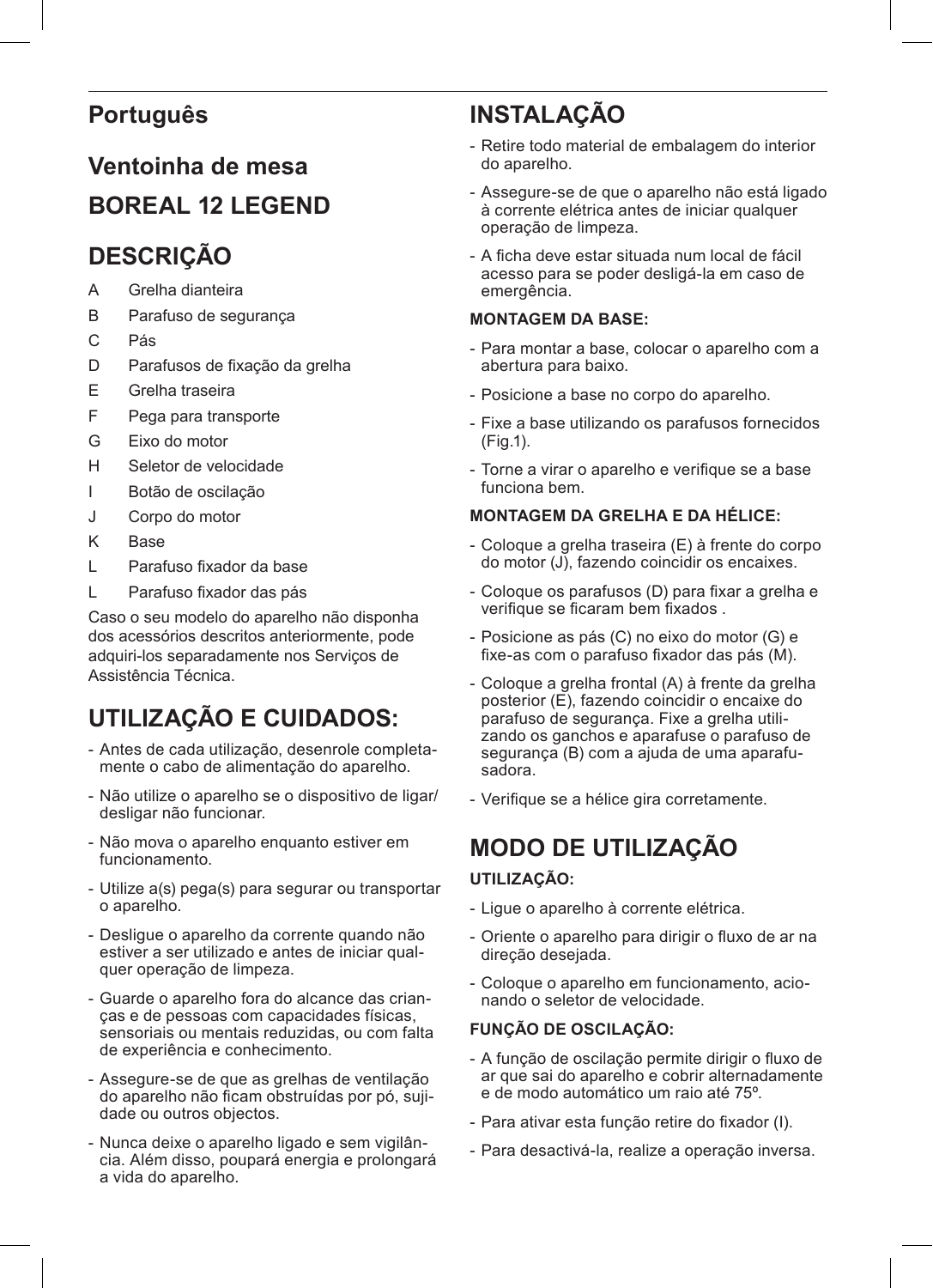#### **UMA VEZ CONCLUÍDA A UTILIZAÇÃO DO APARELHO:**

- Pare o aparelho, selecionando a posição 0 do comando seletor.
- Desligue o aparelho da corrente elétrica.
- Limpe o aparelho

#### **PEGA(S) DE TRANSPORTE:**

- Este aparelho dispõe de uma pega na sua parte posterior (F) para transporte fácil e cómodo.

### **PROTETOR TÉRMICO DE SEGURANÇA:**

- O aparelho dispõe de um dispositivo térmico de segurança que o protege de qualquer sobreaquecimento.

## **LIMPEZA**

- Desligue o aparelho da corrente e deixe-o arrefecer antes de iniciar qualquer operação de limpeza.
- Limpe o aparelho com um pano húmido com algumas gotas de detergente e seque-o de seguida.
- Não utilize solventes, produtos com um fator pH ácido ou básico como a lixívia, nem produtos abrasivos para a limpeza do aparelho.
- Nunca mergulhe o aparelho dentro de água ou em qualquer outro líquido, nem o coloque debaixo da torneira.
- Se o aparelho não for mantido limpo, a sua superfície pode degradar-se e afetar de forma irreversível a duração da vida do aparelho e conduzir a uma situação de perigo.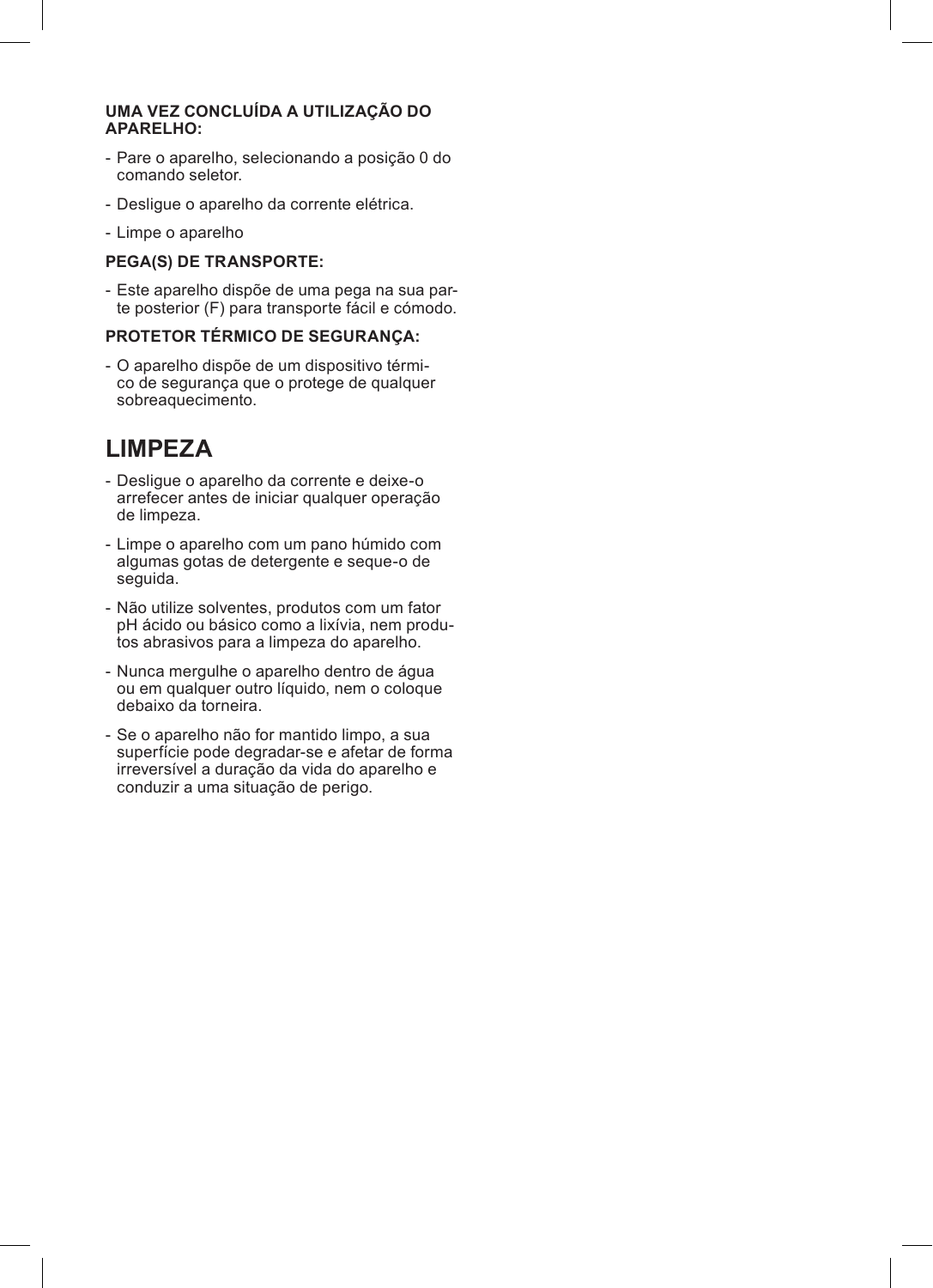## **Nederlands**

# **Tafelventilator BOREAL 12 LEGEND**

## **BESCHRIJVING**

- A Rooster voorkant
- B Borgschroef
- C Ventilatorbladen
- D Bevestigingsschroeven van het rooster
- E Rooster achterkant
- F Handvat voor verplaatsen
- G Motoras
- H Snelheidskeuzeknop
- I Oscilleerknop
- J Motorlichaam
- K Basis
- L Bevestigingsschroef van het voetstuk
- M Bevestigingsschroef van de propeller

Mocht het model van uw apparaat niet beschikken over de hiervoor beschreven hulpstukken, dan kunt u deze ook apart verkrijgen bij de Technische Service.

# **GEBRUIK EN ONDERHOUD:**

- Rol voor gebruik de voedingskabel van het apparaat volledig af.
- Gebruik het apparaat niet als de aan/uit knop niet werkt.
- Het apparaat niet bewegen of verplaatsen terwijl het werkt.
- Gebruik de handgreep/handgrepen om het apparaat op te tillen of te verplaatsen.
- Trek de stekker uit het stopcontact wanneer het apparaat niet in gebruik is en alvorens het te reinigen.
- Houd dit apparaat buiten bereik van kinderen en/of personen met lichamelijke, zintuiglijke of geestelijke beperkingen, of met een gebrek aan ervaring en kennis.
- Controleer dat de ventilatieroosters van het apparaat niet verstopt raken met stof, vuil of voorwerpen.
- Laat het apparaat nooit aan staan zonder toezicht. U bespaart hierdoor energie en verlengt tevens de levensduur van het apparaat.

## **INSTALLATIE**

- Controleer dat al het verpakkingsmateriaal uit het inwendige van het apparaat verwijderd is.
- Controleer dat het apparaat niet aangesloten is op het lichtnet voordat u start met de installatie of montage.
- De stekker moet gemakkelijk bereikbaar zijn om in geval van nood de stekker snel uit het stopcontact te kunnen trekken.

#### **MONTAGE VAN HET VOETSTUK:**

- Plaats het apparaat ondersteboven om het voetstuk aan het apparaat te bevestigen.
- Zet de voet op het motorlichaam.
- Bevestig de basis met de bijgeleverde schroef (Fig. 1).
- Zet het apparaat rechtop en controleer dat de basis goed bevestigd is.

#### **MONTAGE VAN HET ROOSTER EN DE PROPELLER:**

- Plaats het rooster van de achterkant (E) op het motorlichaam (J), zodat de uitsparingen samenvallen.
- Breng de bevestigingsschroeven (D) van het rooster aan en zorg ervoor dat deze goed vast zitten.
- Plaats de propeller (C) op de motoras (G) en bevestig hem met de bevestigingsschroef van de propeller (M).
- Plaats het rooster van de voorkant (A) op het rooster van de achterkant (E), zodat de gaten van de veiligheidsschroef samenvallen. Bevestig het rooster met de klemmen en schoef de veiligheidsschroef (B) vast met een schroevendraaier.
- Controleer dat de propeller correct draait.

## **GEBRUIKSAANWIJZING**

### **GEBRUIK:**

- Steek de stekker in het stopcontact.
- Zet het apparaat zo dat de luchtstroom in de gewenste richting gaat.
- Zet het apparaat aan met de snelheidsregelaar.

#### **OSCILLEERFUNCTIE:**

- De oscilleerfunctie maakt het mogelijk om de richting van de luchtstroom van het apparaat automatisch te heen en weer te laten gaan binnen een hoek van 75º.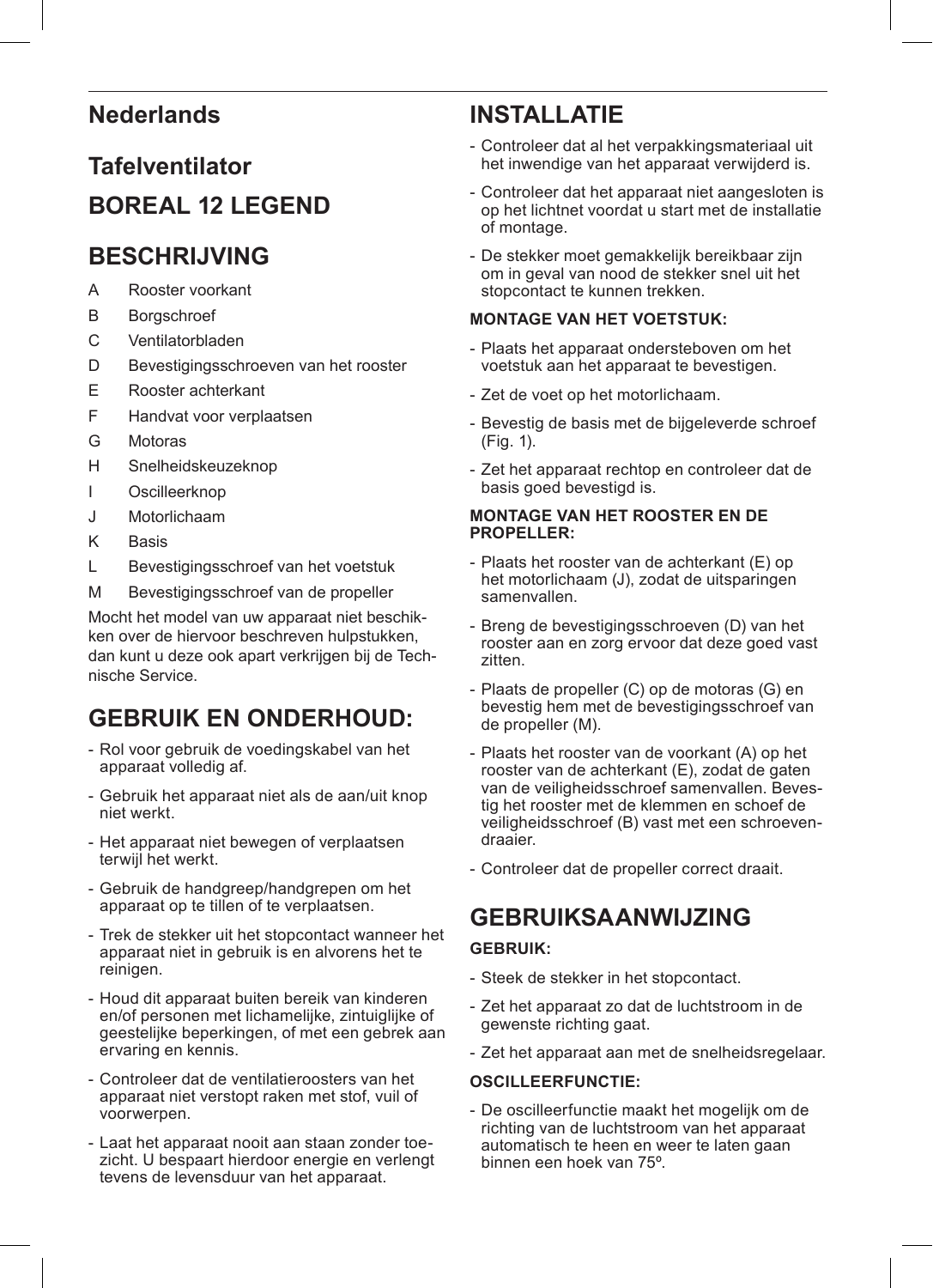- Trek aan knop om deze functie te activeren (I).
- Druk nogmaals op deze knop om de functie te deactiveren.

#### **NA GEBRUIK VAN HET APPARAAT:**

- Zet het apparaat uit door de regelaar op 0 te zetten.
- Trek de stekker uit het stopcontact.
- Het apparaat reinigen

#### **HANDVAT(EN) VOOR TRANSPORT:**

- Dit apparaat heeft een handvat aan de bovenzijde(F) voor het gemakkelijk en handig verplaatsen.

#### **THERMISCHE BEVEILIGING:**

- Dit apparaat beschikt over een thermische beveiliging die het apparaat tegen oververhitting beveiligt.

## **REINIGING**

- Trek de stekker uit het stopcontact en laat het apparaat afkoelen alvorens het te reinigen.
- Maak het apparaat schoon met een vochtige doek met een paar druppels afwasmiddel en droog het daarna goed af.
- Gebruik geen oplosmiddelen of producten met een zure of basische pH zoals bleekwater, noch schuurmiddelen, om het apparaat schoon te maken.
- Dompel het apparaat niet onder in water of een andere vloeistof en houd het niet onder de kraan.
- Indien het apparaat niet goed schoongehouden wordt, kan het oppervlak beschadigd en de levensduur van het apparaat verkort worden, en kan er een gevaarlijke situatie ontstaan.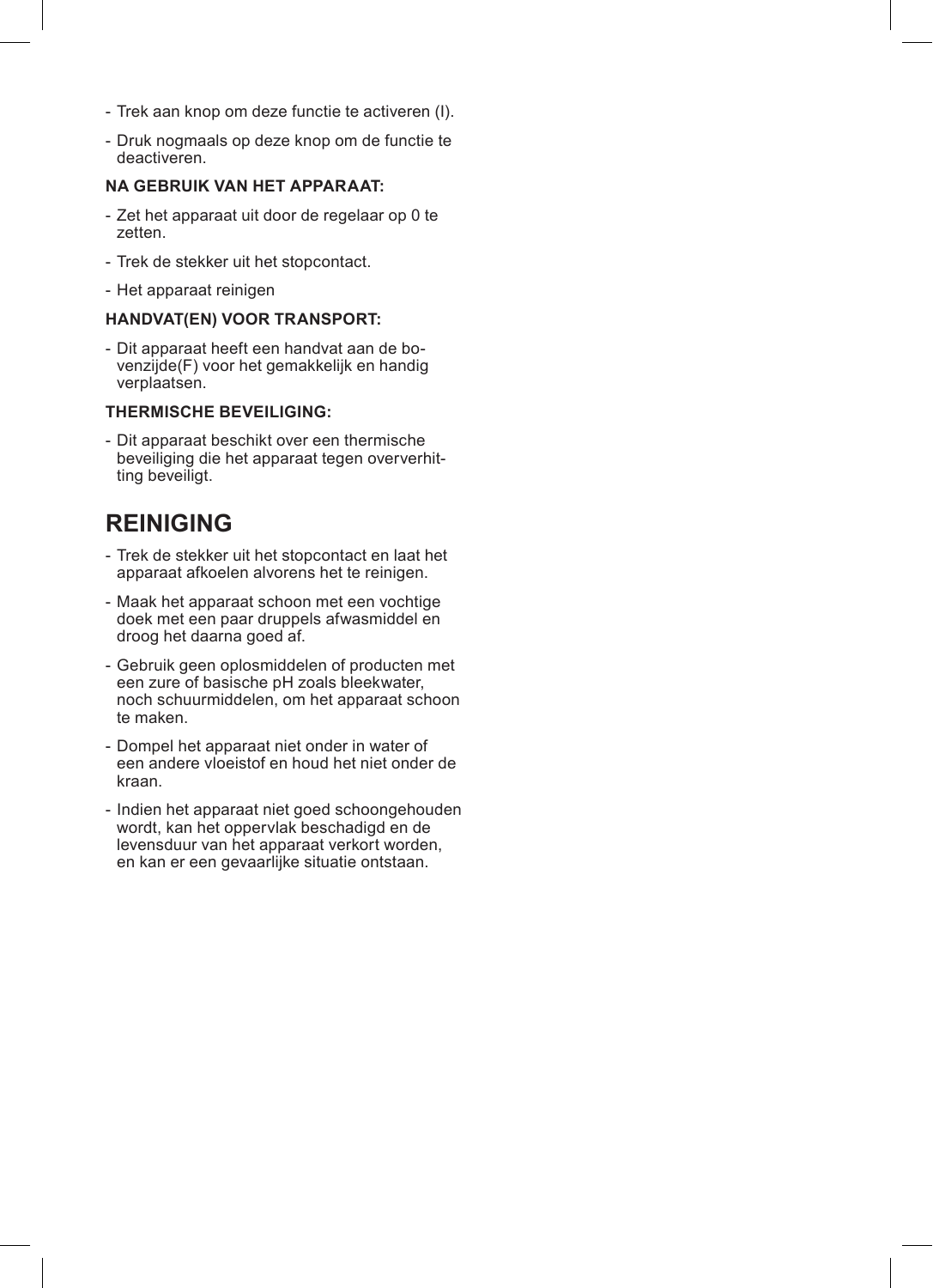# **Polski**

# **Wentylator stołowy BOREAL 12 LEGEND**

## **OPIS**

- A Siatka przednia
- B Nakrętka ochronna
- C Wirnik łopatkowy
- D Śruby mocujące siatkę
- E Siatka tylna
- F Uchwyty do przenoszenia
- G Oś silnika
- H Wybór prędkości
- I Przycisk ruchu wahadłowego
- J Korpus silnika
- K Podstawa
- L Śruba mocująca podstawę
- M Śruba mocująca wirnik

W przypadku, jeśli model Państwa urządzenia nie posiada opisanych powyżej akcesoriów, te można również nabyć osobno w Serwisie Technicznym.

# **UŻYWANIE I KONSERWACJA:**

- Przed każdym użyciem, rozwinąć całkowicie przewód zasilania urządzenia.
- Nie używać urządzenia, jeśli nie działa przycisk włączania ON/OFF.
- Nie ruszać urządzenia w czasie jego działania.
- Aby przenosić urządzenia, należy używać uchwytów.
- Wyłączać urządzenie z prądu, jeśli nie jest ono używane i przed przystąpieniem do jakiegokolwiek czyszczenia.
- Przechowywać urządzenie w miejscu niedostępnym dla dzieci i/lub osób o ograniczonych zdolnościach fizycznych, dotykowych lub mentalnych oraz nie posiadających doświadczenia lub znajomości tego typu urządzeń.
- Sprawdzać, czy kratki wentylacyjne urządzenia nie są zapchane kurzem, zanieczyszczeniami czy innymi przedmiotami.
- Nie pozostawiać nigdy urządzenia podłączonego i bez nadzoru. W ten sposób można zaoszczędzić energię i przedłużyć okres użytkowania urządzenia.

# **INSTALACJA**

- Upewnić się, czy zdjęty został cały materiał opakowania z wnętrza urządzenia.
- Przed rozpoczęciem jakiejkolwiek czynności związanej z montażem upewnić się, że urządzenie jest odłączone od sieci.
- Wtyczka powinna być łatwo dostępna aby można ją było wyłączyć w sytuacji niebezpieczeństwa.

## **MONTAŻ PODSTAWY:**

- Aby zmontować podstawę, należy umieścić urządzenie do góry dnem.
- Złączyć podstawę z bazą.
- Zmontować podstawę przy pomocy śruby znajdującej się w zestawie (Fig. 1).
- Postawić urządzenie i sprawdzić czy baza jest dobrze zamontowana.

## **MONTAŻ KRATKI I ŚMIGŁA:**

- Umieścić tylną siatkę (E) naprzeciw korpusu silnika (J), starając się dopasować ich elementy do siebie.
- Umieścić śruby (D) do zamocowania kratki, upewnić się że jest mocowana prawidłowo.
- Założyć wirnik (C) na osi silnika (G) i przymocować go śrubą mocującą wirnika (M).
- Umieścić przednią część kratki (A) naprzeciwko tylnej kratki (E) , starając się dopasować śrubę zabezpieczającą. Zamocować siatkę przykręcając śrubę zabezpieczającą (B) za pomocą śrubokręta.
- Sprawdzić prawidłowy obrót śmigła.

# **SPOSÓB UŻYCIA**

## **SPOSÓB UŻYCIA:**

- Podłączyć urządzenie do prądu.
- Ustawić urządzenie w taki sposób, aby powietrze leciało w pożądanym kierunku.
- Włączyć urządzenie naciskając naciskając na selektor prędkości.

### **FUNKCJA RUCHU WAHADŁOWEGO:**

- Funkcja ruchu wahadłowego sprawia, że powietrze wylatujące z urządzenia pokrywa powierzchnię 75 stopni wokół urządzenia.
- Aby włączyć tę funkcję pociągnąć pokrętło (I).
- Aby wyłączyć tę funkcję należy postąpić odwrotnie niż w przypadku jej aktywacji.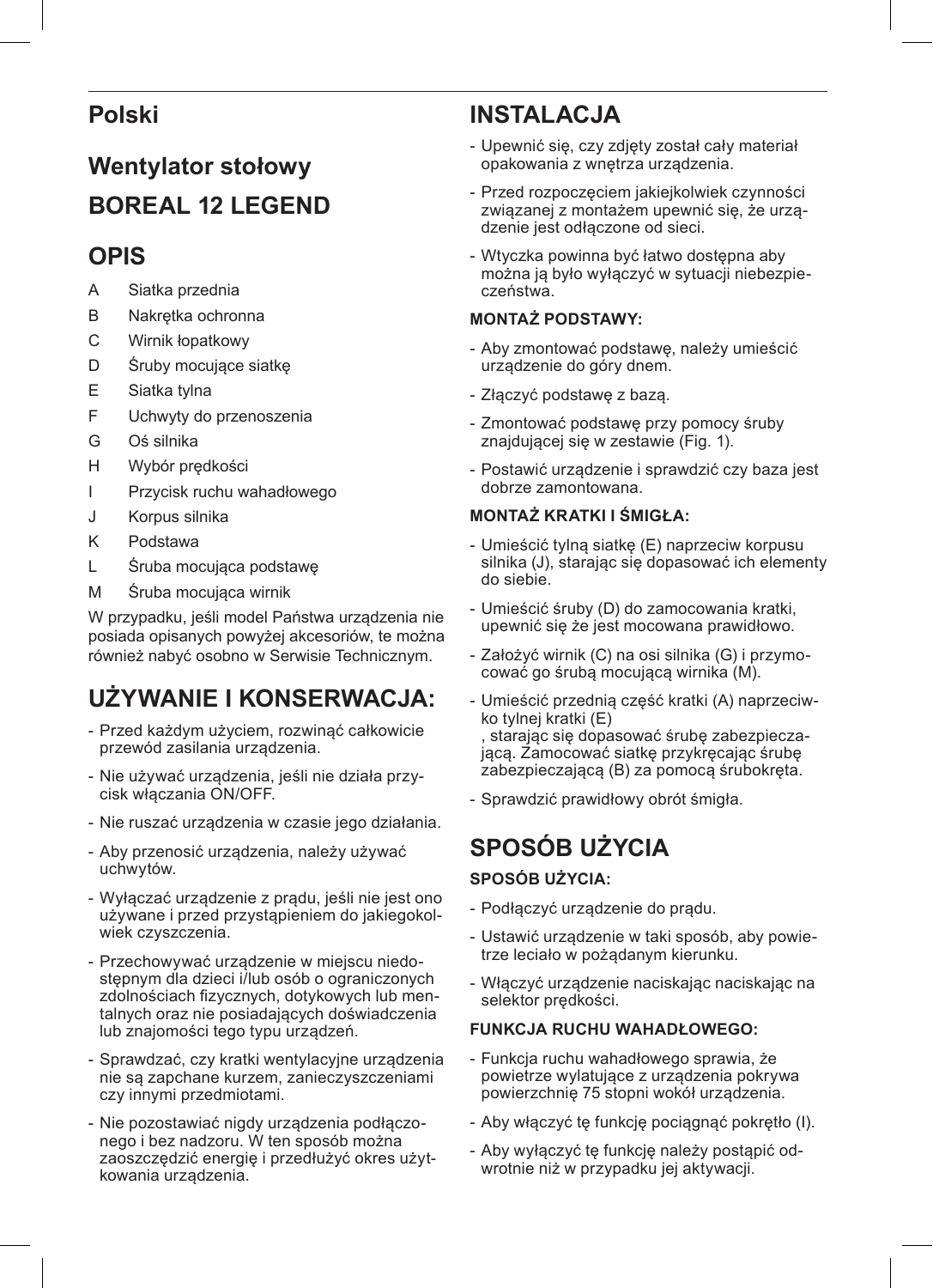#### **PO ZAKOŃCZENIU KORZYSTANIA Z URZĄDZENIA:**

- Wyłączyć urządzenie, przekręcając pokrętło wyboru mocy na zero.
- Wyłączyć urządzenie z sieci elektrycznej.
- Wyczyścić urządzenie.

#### **UCHWYT/Y DO PRZENOSZENIA:**

- Urządzenie dysponuje uchwytem w górnej części (F) , umożliwiającym jego łatwe i wygodne przenoszenie.

#### **OCHRONA PRZED PRZEGRZANIEM:**

- Urządzenie posiada termiczny system bezpieczeństwa, który chroni je przed przegrzaniem.

## **CZYSZCZENIE**

- Odłączyć urządzenie z sieci i pozostawić aż do ochłodzenia przed przystąpieniem do jakiegokolwiek czyszczenia.
- Czyścić urządzenie wilgotną szmatką zmoczoną kilkoma kroplami płynu i następnie osuszyć.
- Nie używać do czyszczenia urządzenia rozpuszczalników, ani produktów z czynnikiem PH takich jak chlor, ani innych środków żrących.
- Nie zanurzać urządzenia w wodzie ni innej cieczy, nie wkładać pod kran.
- Jeśli urządzenie nie jest utrzymywane w odpowiednio dobrym stanie czystości, jego powierzchnia może się niszczyć i wpływać w sposób niedający się powstrzymać na okres trwałości urządzenia oraz prowadzić do niebezpiecznych sytuacji.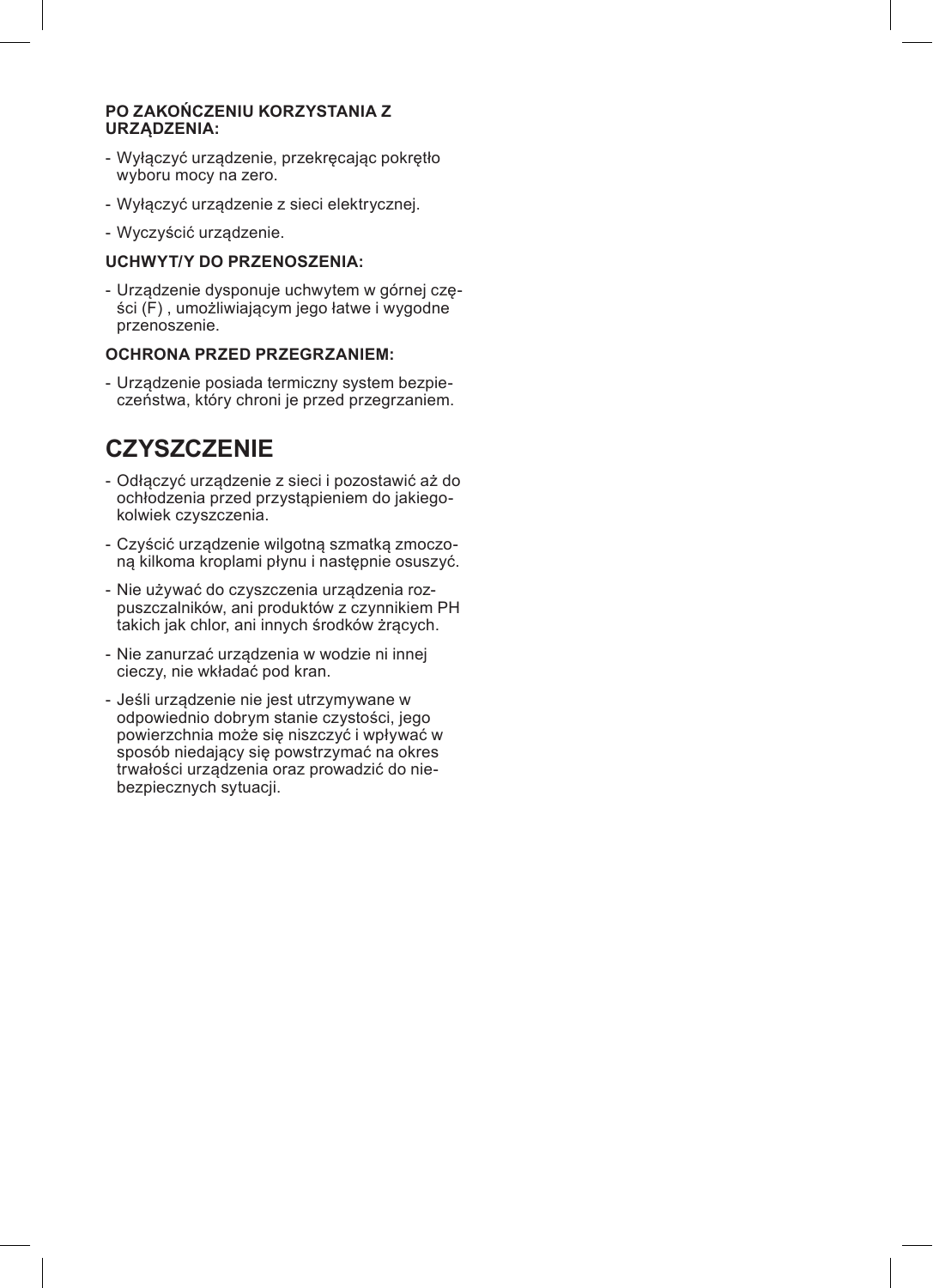# **ΕΛΛΗΝΙΚΆ**

# **Επιτραπέζιος ανεμιστήρας BOREAL 12 LEGEND**

## **ΠΕΡΙΓΡΑΦΉ**

- A Μπροστινή σχάρα
- B Βίδα ασφαλείας
- C Πτερύγια έλικα
- D Βίδες στερέωσης πλέγματος
- E Πίσω σχάρα
- F Λαβή μεταφοράς
- G Άξονας μοτέρ
- H Διακόπτης επιλογής ταχύτητας
- I Διακόπτης ταλάντωσης
- J Σώμα του μοτέρ
- K Βάση
- L Βίδα στερέωσης της βάσης
- M Βίδα στερέωσης πτερυγίων

Σε περίπτωση που το μοντέλο της συσκευή σας δεν διαθέτει τα εξαρτήματα που περιγράφονται παραπάνω, αυτά τα εξαρτήματα μπορείτε να τα αποκτήσετε μεμονωμένα από τις υπηρεσίες τεχνικής συνδρομής.

# **ΧΡΉΣΗ ΚΑΙ ΣΥΝΤΉΡΗΣΗ:**

- Πριν από κάθε χρήση, ξετυλίξτε τελείως το καλώδιο τροφοδοσίας της συσκευής.
- Μη χρησιμοποιείται τη συσκευή αν δεν λειτουργεί ο διακόπτης έναρξης/παύσης λειτουργίας.
- Μη μετακινείτε ή μεταφέρετε τη συσκευή ενώ λειτουργεί.
- Χρησιμοποιείτε το/τα χερούλι/α μεταφοράς για να πιάσετε ή να μεταφέρετε τη συσκευή.
- Αποσυνδέετε τη συσκευή από το ρεύμα, όταν δεν τη χρησιμοποιείτε καθώς και πριν πραγματοποιήσετε οποιαδήποτε διαδικασία καθαρισμού.
- Διατηρήστε την παρούσα συσκευή μακριά από τα παιδιά ή/και τα άτομα με μειωμένες σωματικές, αισθητηριακές ή διανοητικές ικανότητες ή άτομα με ελλιπείς εμπειρίες ή γνώσεις.
- Βεβαιωθείτε ότι το πλέγμα εξαερισμού της συσκευής δεν παρεμποδίζεται από σκόνη, βρωμιά ή άλλα αντικείμενα.

- Μην αφήνετε ποτέ συνδεδεμένη τη συσκευή και χωρίς επιτήρηση. Έτσι θα εξοικονομήσετε επίσης ενέργεια και θα επιμηκύνετε τη ζωή της συσκευής.

## **ΕΓΚΑΤΆΣΤΑΣΗ**

- Βεβαιωθείτε ότι απομακρύνατε κάθε υλικό συσκευασίας από τη συσκευή.
- Βεβαιωθείτε ότι η συσκευή είναι αποσυνδεδεμένη από το ρεύμα πριν ξεκινήσετε οποιαδήποτε διαδικασία εγκατάστασης ή συναρμολόγησης.
- Το βύσμα πρέπει να είναι εύκολα προσβάσιμο ώστε να μπορείτε να την αποσυνδέσετε σε περίπτωση έκτακτης ανάγκης.

## **ΣΥΝΑΡΜΟΛΌΓΗΣΗ ΤΗΣ ΒΆΣΗΣ:**

- Για τη συναρμολόγηση της βάσης, τοποθετήστε τη συσκευή ανάποδα.
- Τοποθετήστε τη βάση στο σώμα της συσκευής.
- Στερεώστε τη βάση χρησιμοποιώντας την παρεχόμενη βίδα στερέωσης (Fig.1).
- Αναποδογυρίστε πάλι τη συσκευή και βεβαιωθείτε για τη σωστή λειτουργία της βάσης.

### **ΣΥΝΑΡΜΟΛΌΓΗΣΗ ΤΟΥ ΠΛΈΓΜΑΤΟΣ ΚΑΙ ΤΗΣ ΈΛΙΚΑΣ:**

- Τοποθετήστε το πίσω πλέγμα (E) μπροστά στο σώμα του μοτέρ (J), φροντίζοντας να συμπέσουν οι εγκοπές τους.
- Τοποθετήστε τις βίδες(D) για να στερεώσετε το πλέγμα, και βεβαιωθείτε ότι έχει στερεωθεί σωστά.
- Τοποθετήστε τα πτερύγια του έλικα (C) στο μοτέρ (G) και στερεώστε τα με τη βίδα στερέωσης των πτερυγίων(M).
- Τοποθετήστε το μπροστινό πλέγμα (A) μπροστά από το πίσω πλέγμα (E), φροντίζοντας να συμπέσει η εγκοπή ώστε να μπει η βίδα ασφαλείας. Σταθεροποιήστε το πλέγμα με τα άγκιστρα και βιδώστε τη βίδα ασφαλείας (B) με τη βοήθεια κατσαβιδιού.
- Ελέγξτε ότι στρέφεται σωστά η έλικα.

# **ΤΡΌΠΟΣ ΛΕΙΤΟΥΡΓΊΑΣ**

## **ΧΡΉΣΗ:**

- Συνδέσετε τη συσκευή στο ηλεκτρικό δίκτυο.
- Αλλάξτε τον προσανατολισμό της συσκευής ώστε η ροή του αέρα να κατευθύνεται προς την επιθυμητή κατεύθυνση.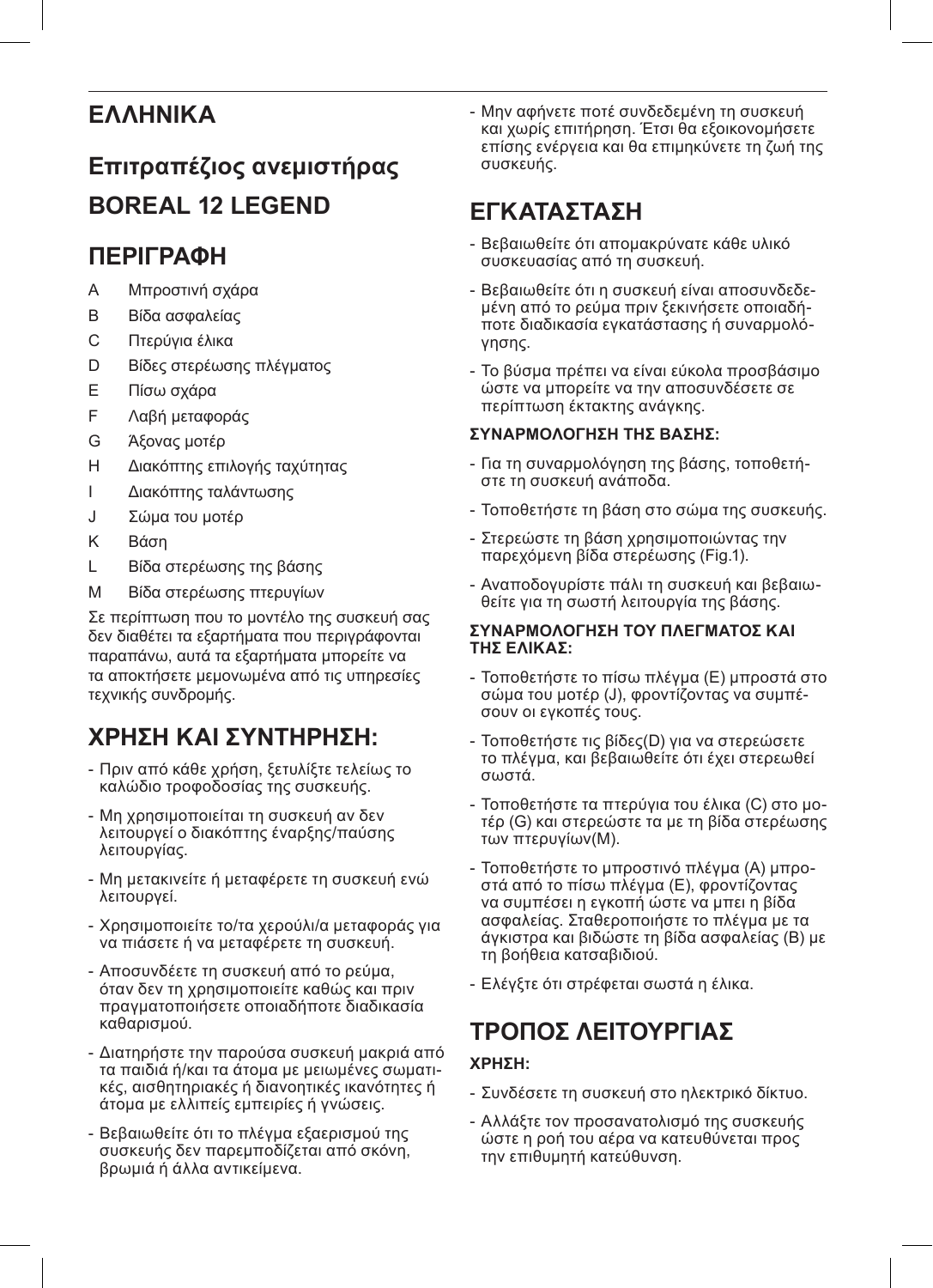- Θέστε τη συσκευή σε λειτουργία, ενεργοποιώντας τον διακόπτη επιλογής ταχύτητας.

#### **ΛΕΙΤΟΥΡΓΊΑ ΠΕΡΙΣΤΡΟΦΉΣ:**

- Η λειτουργία ταλάντωση επιτρέπει να κατευθύνεται η ροή της συσκευής εκ περιτροπής και αυτόματα, δημιουργώντας φάσμα 75º
- Για να ενεργοποιήσετε αυτόν τον τρόπο λειτουργίας τραβήξτε το χερούλι (I).
- Για να απενεργοποιήσετε αυτόν τον τρόπο λειτουργίας, κάντε το αντίθετο από αυτό που κάνατε για να τον ενεργοποιήσετε

#### **ΑΦΟΎ ΟΛΟΚΛΗΡΩΘΕΊ Η ΧΡΉΣΗ ΤΗΣ ΣΥΣΚΕΥΉΣ:**

- Σταματήστε τη συσκευή επιλέγοντας τη θέση 0 του διακόπτη επιλογής.
- Αποσυνδέσετε τη συσκευή από το ηλεκτρικό δίκτυο.
- Καθαρίστε τη συσκευή.

#### **ΧΕΡΟΎΛΙ/Α ΜΕΤΑΦΟΡΆΣ:**

- Αυτή η συσκευή διαθέτει χερούλι στο πίσω τμήμα (F) για να είναι πιο εύκολη και άνετη η μεταφορά της.

### **ΘΕΡΜΙΚΉ ΠΡΟΣΤΑΣΊΑ ΑΣΦΑΛΕΊΑΣ:**

- Η συσκευή διαθέτει θερμική διάταξη ασφαλείας που προστατεύει τη συσκευή από τυχόν υπερθέρμανση.

# **ΚΑΘΑΡΙΌΤΗΤΑ**

- Αποσυνδέστε τη συσκευή από το ρεύμα και αφήστε τη να κρυώσει πριν πραγματοποιήσετε οποιαδήποτε διαδικασία καθαρισμού.
- Καθαρίστε τη συσκευή με ένα υγρό πανί, βρεγμένο με μερικές σταγόνες απορρυπαντικού και μετά στεγνώστε τη.
- Μη χρησιμοποιείται διαλυτικά ούτε προϊόντα με όξινο ή αλκαλικό παράγοντα pH, όπως η χλωρίνη, ούτε λειαντικά προϊόντα για τον καθαρισμό της συσκευής.
- Μην εμβαπτίζετε ποτέ τη συσκευή σε νερό ή άλλο υγρό, ούτε να τη βάζετε κάτω από τη βρύση.
- Αν η συσκευή δεν βρίσκεται σε καλή κατάσταση καθαριότητας, η επιφάνειά της μπορεί να χαλάσει και αυτό να επηρεάσει αναπόφευκτα τη διάρκεια ζωής της συσκευής και να οδηγήσει σε κατάσταση επικινδυνότητας.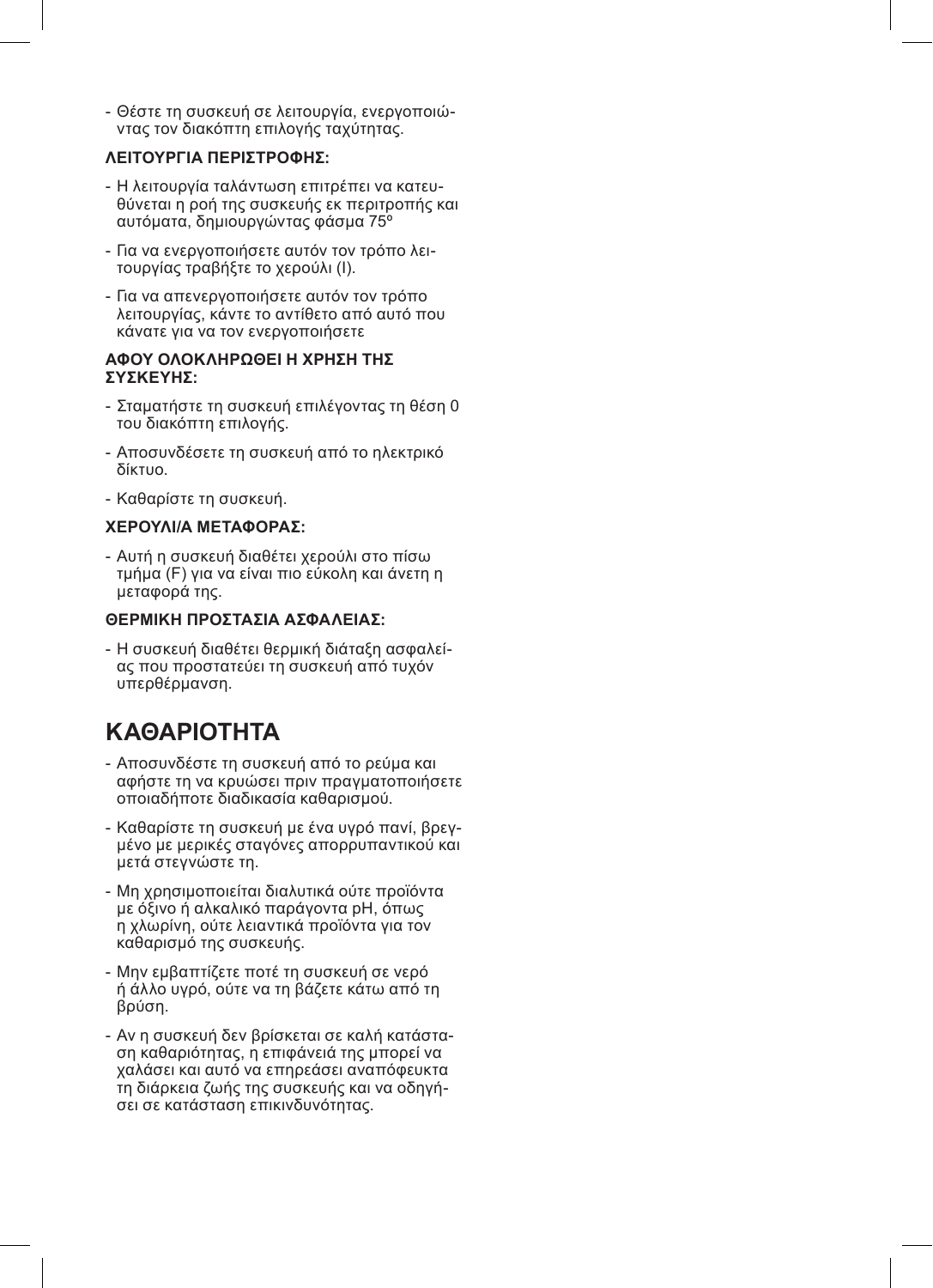# **Русский**

# **Настольный вентилятор BOREAL 12 LEGEND**

## **ОПИСАНИЕ**

- A Передняя решетка
- B Защитный винт
- C Лезвия
- D Винты для крепления решетки
- E Задняя решетка
- F Ручка для переноски
- G Стержень мотора
- H Регулятор скорости
- I Переключатель осцилляции
- J Корпус мотора
- K Подставка
- L Крепежные винты для подставки
- M Крепежные винты для лопастей

Если ваша модель не укомплектована нужной вам принадлежностью, ее можно приобрести отдельно через службу технической поддержки.

# **ИСПОЛЬЗОВАНИЕ И УХОД**

- Перед каждым использованием полностью разворачивайте сетевой кабель.
- Не допускается эксплуатировать электроприбор с неисправным выключателем питания.
- Не перемещайте прибор во время использования.
- Для перемещения или удержания электроприбора используйте его ручку.
- Отсоедините электроприбор от сети после использования или для его чистки.
- Храните этот прибор вне досягаемости детей и/или лиц с ограниченными физическими, сенсорными или умственными возможностями, а также тех, кто не знаком с правилами его использования;
- Убедитесь, что пыль, грязь или другие посторонние объекты не блокируют вентиляционную решетку прибора.
- Не оставляйте включенный электроприбор без присмотра. Это сохранит электроэнергию и продлит срок его службы.

# **УСТАНОВКА**

- Убедитесь в том, что вы вынули все упаковочные материалы из прибора.
- Перед началом любой установки или сборки прибора, убедитесь, что вентилятор отключен от электросети.
- Штепсельная вилка должна быть легко доступна, чтобы в случае необходимости ее можно было бы отсоединить.

### **СБОРКА ОПОРНЫХ НОЖЕК:**

- Чтобы зафиксировать основание прибора, положите прибор фронтальной стороной вниз.
- Присоедините опорные ножки к основному корпусу прибора.
- Закрепите основание с помощью прилагаемого винта (Fig.1).
- Поднимите прибор, чтобы проверить, что опорные ножки установлены должным образом.

## **СБОРКА РЕШЕТКИ И ПРОПЕЛЛЕРА:**

- Установите заднюю решетку (E) на корпус двигателя (J), , сопоставляя их точки крепления.
- Затяните винты, (D) чтобы закрепить рештеку, убедитесь, что она установлена правильно.
- Вставьте лопасти (C) на стержень мотора (G) и закрепите их с помощью крепежных винтов для лопастей (M).
- Установите переднюю решетку(A) напротив задней решетки (E), сопоставляя их в точках, где находятся защитные винты. Закрепите переднюю решетку с помощью крюков и затяните крепежные винты (B) с помощью отвертки.
- Проверьте правильность вращения воздушного винта.

# **ИНСТРУКЦИЯ ПО ЭКСПЛУАТАЦИИ**

### **ИСПОЛЬЗОВАНИЕ:**

- Подключите прибор к сети.
- установите прибор для подачи потока воздуха в желаемом направлении.
- Включите прибор, используя одну из кнопок скоростей.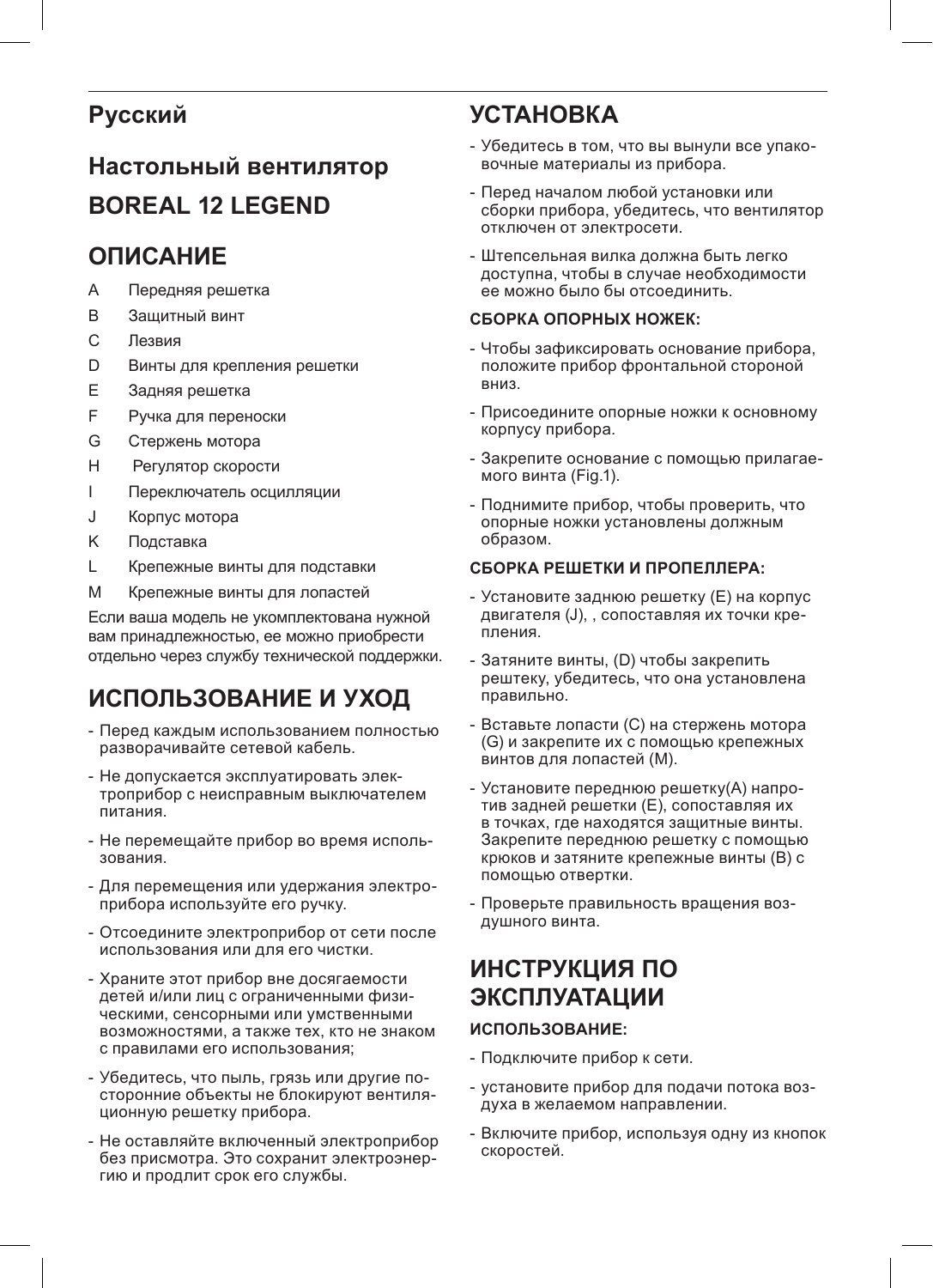#### **ФУНКЦИЯ КАЧАНИЯ:**

- Функция качания позволяет направлять поток от прибора так, что он автоматически изменяет направление в пределах 75º.
- Чтобы активировать эту функцию, поверните регулятор (I).
- Для выключения этой функции, выполните обратную процедуру.

#### **ПОСЛЕ ИСПОЛЬЗОВАНИЯ:**

- Остановите двигатель, выбрав позицию 0 на переключателе скоростей.
- Отключите прибор от сети.
- Очистите прибор.

#### **РУЧКА(И) ДЛЯ ПЕРЕНОСКИ:**

- В верхней части прибора располагается ручка (F), для его транспортировки.

### **ТЕПЛОВАЯ ЗАЩИТА И БЕЗОПАСНОСТЬ:**

- Прибор оснащен защитным устройством, которое защищает его от перегрева.

## **ОЧИСТКА**

- Отсоедините прибор от сети после использования, чтобы он остыл перед чисткой.
- Очистите прибор, используя влажную ткань и несколько капель чистящей жидкости, и вытрите его насухо.
- Не допускается использовать растворители или продукты на основе кислоты или с высоким уровнем pH, например, отбеливатель, а также абразивные чистящие вещества.
- Не помещайте электроприбор в воду или иную жидкость, а также под струю воды.
- Если прибор не будет содержаться в чистом состоянии, его поверхность может быть повреждена, срок службы сокращен или даже его использование станет небезопасным.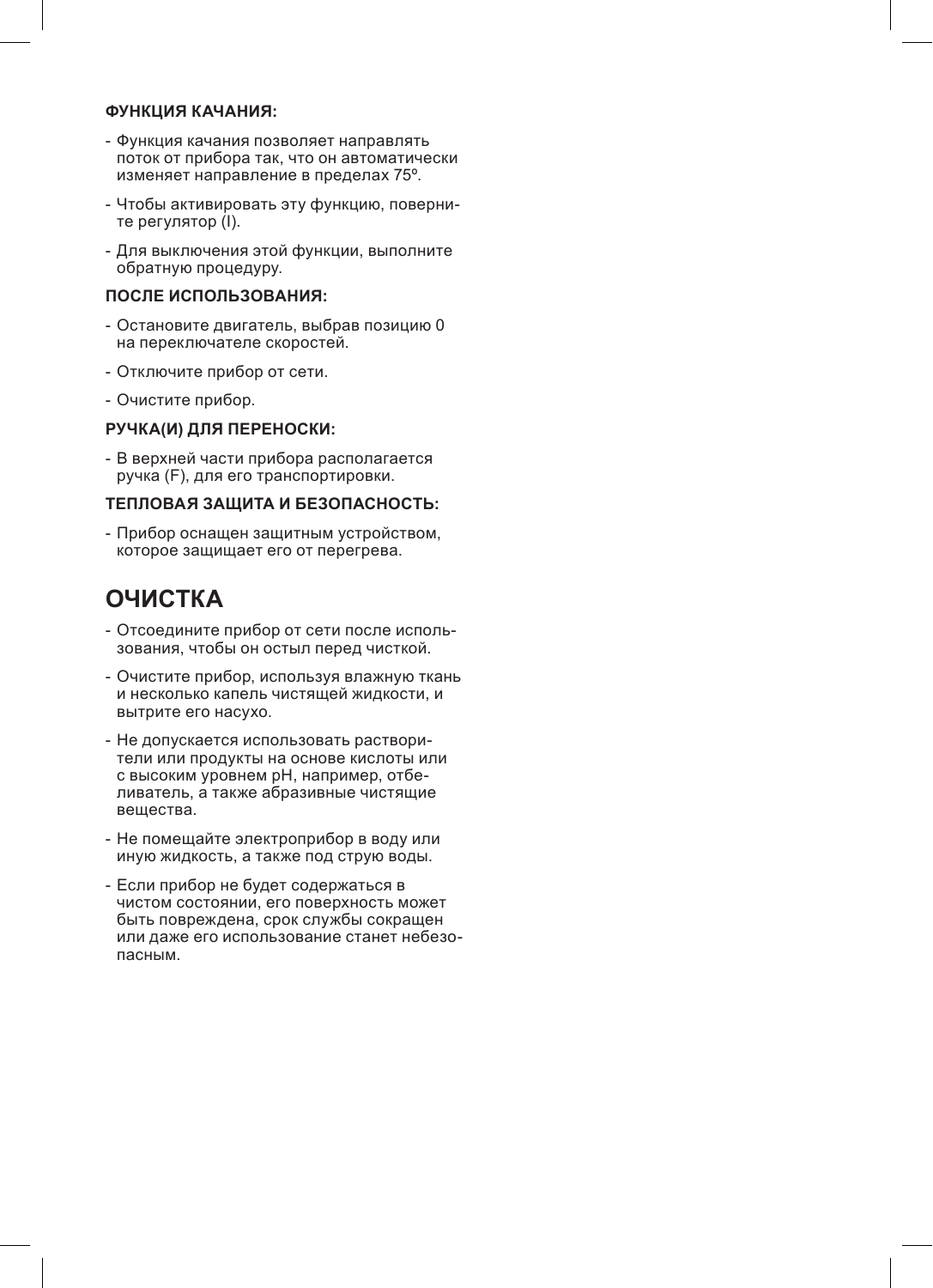## **Română**

# **Ventilator de birou BOREAL 12 LEGEND**

## **DESCRIERE**

- A Grilaj frontal
- B Șurub de siguranță
- C Palete
- D Suruburi de fixare a grilajului
- E Grilaj posterior
- F Mâner pentru transport
- G Axul motorului
- H Selector pentru viteză
- I Buton de oscilare
- J Carcasa motorului
- K Bază
- L Șurub de fixare a bazei
- M Surub de fixare a paletelor

Dacă modelul aparatului dvs. nu conține accesoriile descrise mai sus, acestea pot fi achiziționate și separat de la Service-ul de Asistență Tehnică.

# **UTILIZARE ȘI ÎNGRIJIRE:**

- Desfășurați complet cablul de alimentare al aparatului înainte de fiecare utilizare.
- Nu utilizați aparatul dacă întrerupătorul pornit/ oprit nu funcționează.
- Nu mișcați aparatul în timpul utilizării.
- Utilizați mânerul/mânerele aparatului pentru a-l apuca sau deplasa.
- Deconectați aparatul de la rețeaua de alimentare atunci când nu îl utilizați și înainte de a-l curăța.
- Depozitați aparatul într-un loc care să nu fie la îndemâna copiilor și/sau a persoanelor cu capacități fizice, senzoriale sau mentale reduse, ori care nu au experiență sau cunoștințele necesare.
- Asigurați-vă că praful, impuritățile sau alte obiecte străine nu blochează grilajul ventilatorului de pe aparat.
- Nu lăsați niciodată aparatul conectat și nesupravegheat dacă nu este utilizat. Astfel se economisește energie și se prelungește durata de viață a aparatului.

# **INSTALARE**

- Asigurați-vă că înlăturați tot materialul ambalajului din interiorul aparatului.
- Asigurați-vă că ventilatorul este deconectat de la alimentarea cu electricitate înainte de a începe operațiunea de instalare sau asamblare.
- Stecherul trebuie să fie usor accesibil astfel încât acesta să poată fi deconectat în caz de urgență.

## **MONTAREA SUPORTULUI:**

- Pentru a fixa suportul pe aparat, așezați aparatul cu fața în jos.
- Fixați baza pe corpul principal al aparatului.
- Fixați baza cu ajutorul șuruburilor furnizate (Fig. 1).
- Ridicați din nou aparatul pentru a verifica dacă piciorușele funcționează corespunzător.

## **ASAMBLAREA GRILAJULUI ȘI A ELICEI:**

- Fixați grilajul posterior (E) pe carcasa motorului (J), potrivindu-l pe punctele de fixare ale acestora.
- Strângeți șuruburile (D) pentru a fixa grilajul, asigurați-vă că are o fixare corectă.
- Montați paletele (C) pe axul motorului (G) și fixați-le prin intermediul șurubului de fixare a paletelor (M).
- Fixați grilajul frontal (A) orientați grilajul posterior (E), potrivit poziției de siguranță a șurubului. Fixați grilajul frontal cu cârligele și strângeți șurubul de fixare (B) cu o șurubelniță.
- Verificați rotația corectă a elicei.

## **INSTRUCȚIUNI DE UTILIZARE**

## **UTILIZARE:**

- Conectați aparatul la rețeaua de alimentare.
- Ghidați aparatul pentru a orienta fluxul de aer în direcția dorită.
- Porniți aparatul utilizând unul din butoanele de selectare a vitezei.

## **FUNCȚIA DE OSCILARE:**

- Funcția de oscilare face posibilă direcționarea fluxului de la aparat astfel încât acesta să alterneze automat într-un domeniu de 75°.
- Pentru a activa această funcţie, apăsaţi butonul (I).
- Pentru a dezactiva această funcție, urmați procedura de comutare în sens invers.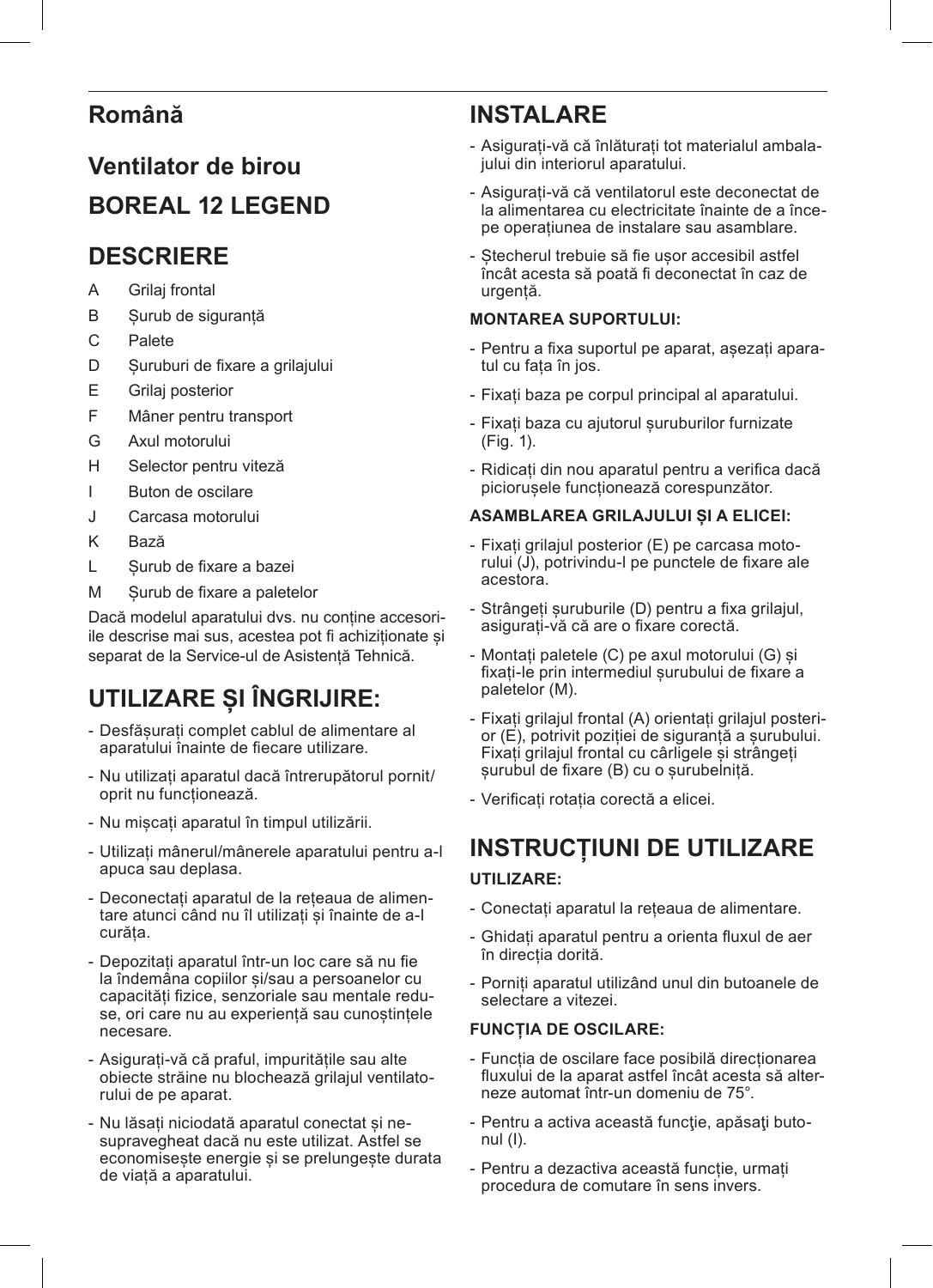### **DUPĂ CE AȚI TERMINAT DE UTILIZAT APARATUL:**

- Opriți aparatul selectând poziția 0 cu butonul de selectare.
- Deconectați aparatul de la rețeaua de alimentare.
- Curățați aparatul.

#### **MÂNER/E PENTRU TRANSPORT:**

- Acest aparat are un mâner pe partea superioară a corpului (F), care facilitează transportul confortabil.

#### **PROTECTOR TERMIC DE SIGURANȚĂ:**

- Aparatul are un dispozitiv de siguranță care previne supraîncălzirea sa.

# **CURĂȚARE**

- Deconectați aparatul de la sursa de alimentare și lăsați-l să se răcească înainte de a-l curăța.
- Curățați aparatul cu o cârpă umedă și câteva picături de detergent lichid, apoi uscați-l.
- Nu utilizați solvenți sau produse cu pH acid sau bazic, precum înălbitori sau produse abrazive, pentru curățarea aparatului.
- Nu scufundați niciodată aparatul în apă sau în orice alt lichid și nu lăsați apa să curgă pe acesta.
- Dacă aparatul nu este bine curățat, suprafața acestuia se poate deteriora, afectând în mod inevitabil durata de funcționare, devenind nesigur pentru utilizare.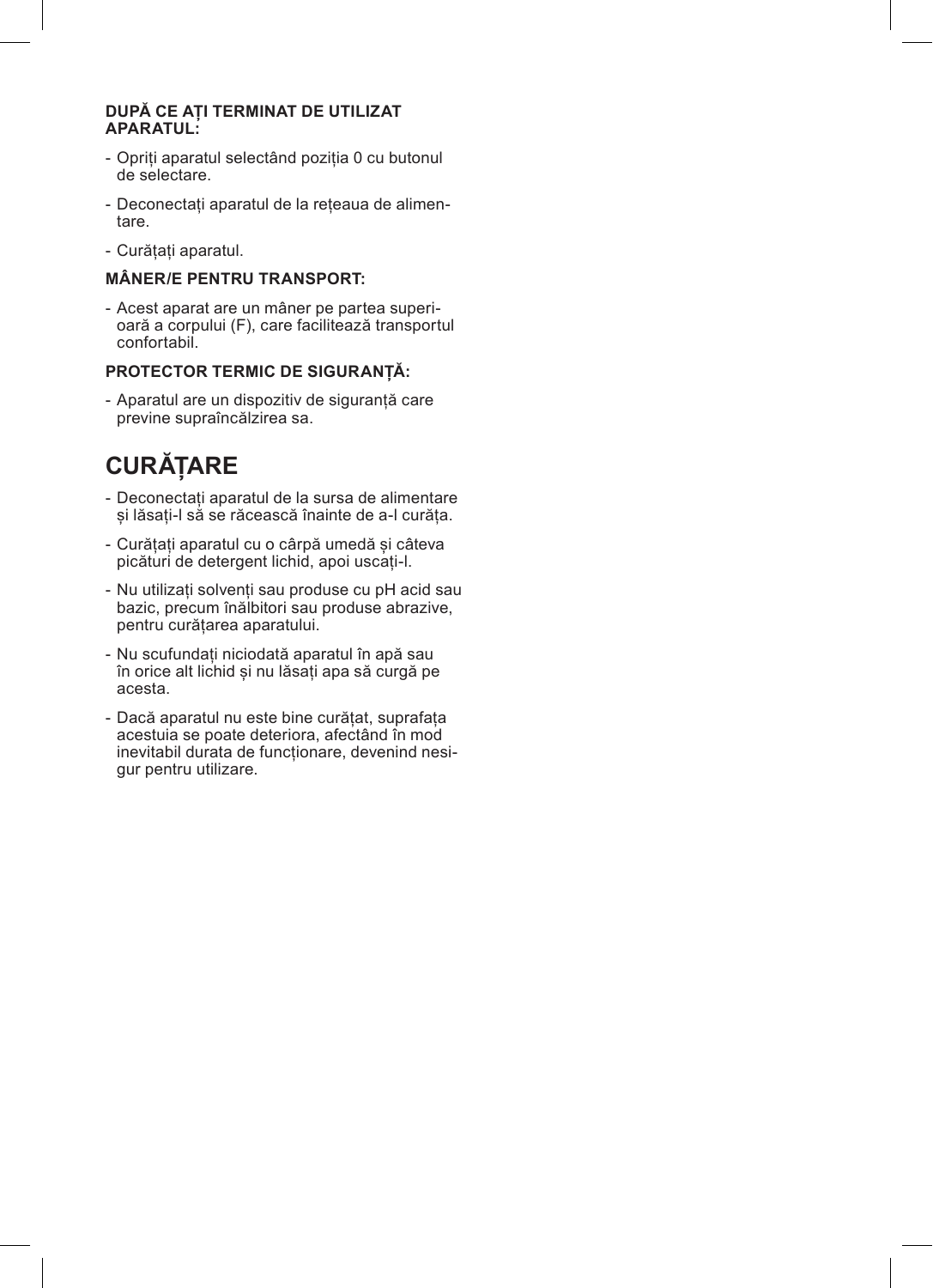# **БЪЛГАРСКИ**

# **Настолен вентилатор BOREAL 12 LEGEND**

## **ОПИСАНИЕ**

- A Предна решетка
- B Обезопасителен винт
- C Перки
- D Закрепващи решетката винтове
- E Задна решетка
- F Ръкохватка за пренасяне
- G Движещ вал
- H Селектор на скоростите
- I Бутон за функцията "махообразно въртене"
- J Корпус на мотора
- K Основа
- L Винт за закрепване на основата
- M Винт за закрепване на перките

В случай, че уредът, с който разполагате е модел, неокомплектован с гореописаните приставки, тях можете да придобиете отделно в сервизите за техническо обслужване.

# **УПОТРЕБА И ПОДДРЪЖКА :**

- Преди употреба развийте напълно захранващия кабел на уреда.
- Не използвайте уреда при повреден бутон за вкл./изкл.
- Не движете и не премествайте уреда, докато се намира в работен режим.
- За да хванете или пренесете уреда, моля използвайте ръкохватките.
- Изключете уреда, когато не го използвате, или когато се готвите да го почистите.
- Съхранявайте уреда далеч от достъпа на деца и/или хора с намалени физически, сензорни или умствени възможности, или от такива без опит и познания за боравене с него.
- Проверете дали вентилационните решетки не са запушени от прах, мръсотия или други предмети.
- В никакъв случай не оставяйте включения уред без наблюдение. По този начин ще

спестите енергия и ще удължите живота на ел.уреда.

# **ИНСТАЛИРАНЕ**

- Уверете се, че сте извадили всички опаковки от вътрешността на уреда.
- Преди да предприемете някакви дейности по инсталиране или монтаж, моля уверете се, че уредът е изключен от мрежата.
- Щепселът следва да е леснодостъпен, за да може при извънредно положение да бъде изваден.

#### **МОНТИРАНЕ НА ОСНОВАТА:**

- За да монтирате основата, обърнете уреда с главата надолу.
- Свържете основата към тялото на уреда.
- Закрепете основата посредством доставения винт(Fig.1).
- Обърнете уреда наново и се уверете, че основата е правилно прикрепена.

### **МОНТИРАНЕ НА РЕШЕТКАТA И ПЕРКИТЕ:**

- Поставете задната решетка(E) пред корпуса с мотора(J), като жлебовете съвпаднат.
- Поставете винтовете(D) за закрепване на решетката, като се подсигурите, че закрепването е устойчиво.
- Поставете перките (C) на оста на мотора (G) и ги закрепете с винта за закрепване на перките (M).
- Поставете челната решетка(A) срещу задната (E), като напаснете жлеба на обезопасителния винт. Закрепете решетката с куките, след което завийте (B) с отвертка обезопасяващия винт.
- Уверете се, че перката се върти изправно.

# **НАЧИН НА УПОТРЕБА**

### **УПОТРЕБА:**

- Включете уреда в електрическата мрежа.
- Насочете уреда, за да ориентирате течението на въздуха в желаната от Вас посока.
- Задействайте уреда чрез селектора за скорост.

## НАСТРОЙКА "МАХОВО ВЪРТЕНЕ":

- Функцията (настройката) "махово въртене" Ви позволява да ориентирате течението на въздуха, който излиза от уреда, така че да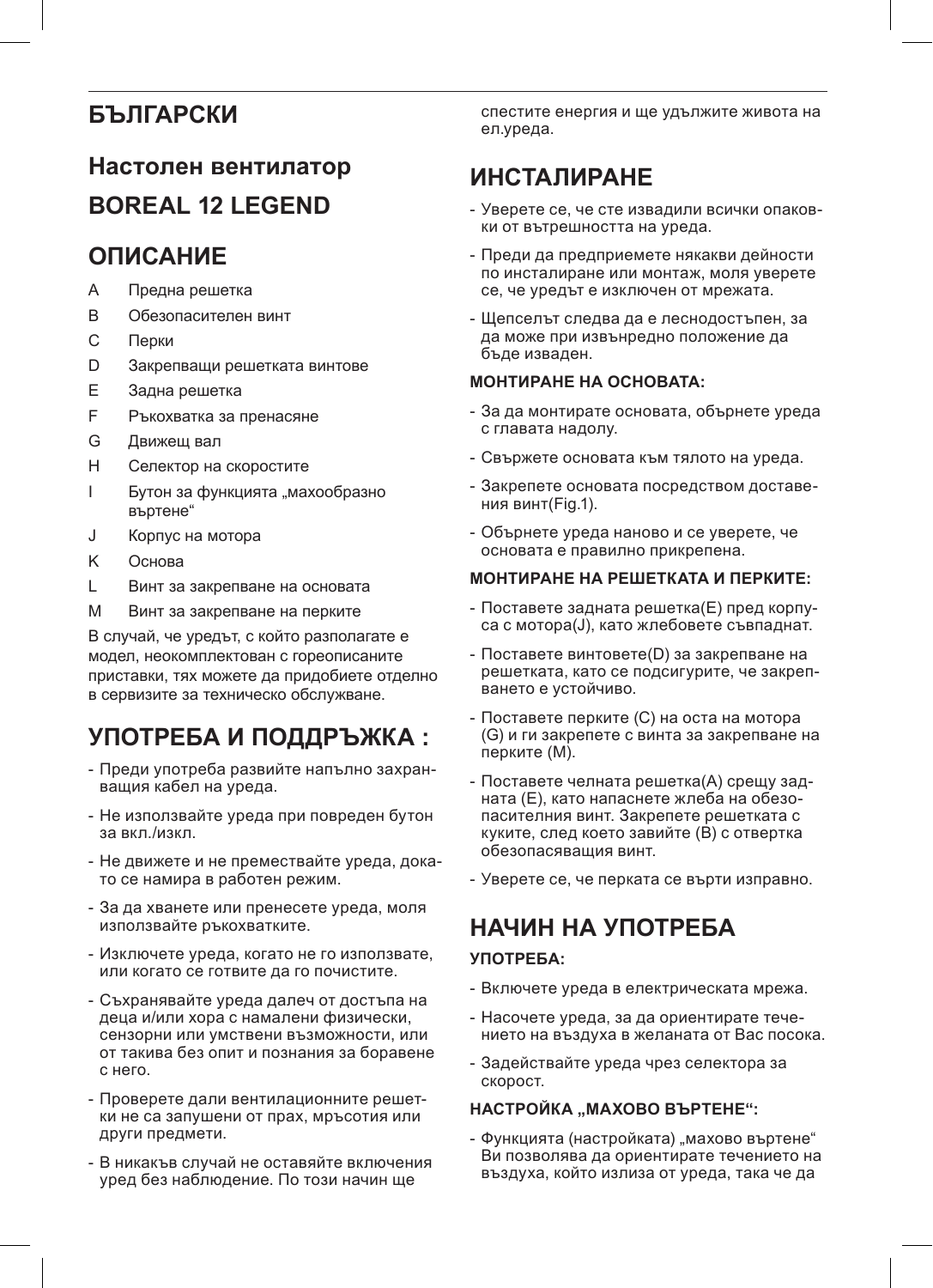работи на смени и по автоматичен начин в радиус до максимум 75º.

- За задействане на тази функция, завъртете контролера(I).
- За да я прекратите, извършете обратното действие на задействането.

#### **СЛЕД ПРИКЛЮЧВАНЕ НА РАБОТАТА С УРЕДА:**

- Спрете уреда, избирайки положение "0" от ключа за управление.
- Изключете уреда от електрическата мрежа.
- Почистете уреда.

#### **РЪКОХВАТКА/И ЗА ПРЕНАСЯНЕ:**

- Този уред е снабден с ръкохватка в горната (F) си част–за лесно и удобно пренасяне.

#### **МЕХАНИЗЪМ ЗА АВТОМАТИЧНО ИЗКЛЮЧВАНЕ ПРИ ПРЕГРЯВАНЕ:**

- Уредът е снабден със защитен механизъм, предпазващ го от всякакъв вид прегряване.

## **ПОЧИСТВАНЕ**

- Изключете уреда от захранващата мрежа и го оставете да се изстине, преди да започнете да го почиствате.
- Почистете уреда с влажна кърпа, напоена с няколко капки миещ препарат, след което го подсушете.
- За почистването на уреда не използвайте разтворители и препарати с киселинен или основен pH фактор, като белина и абразивни продукти.
- Не потапяйте уреда във вода или друга течност, и не го поставяйте под течаща вода.
- Уредът следва да се поддържа чист. В противен случай повърхността му може да се повреди, и това да съкрати безвъзвратно експлоатационния му живот, а също и да стане причина за възникване на опасно положение.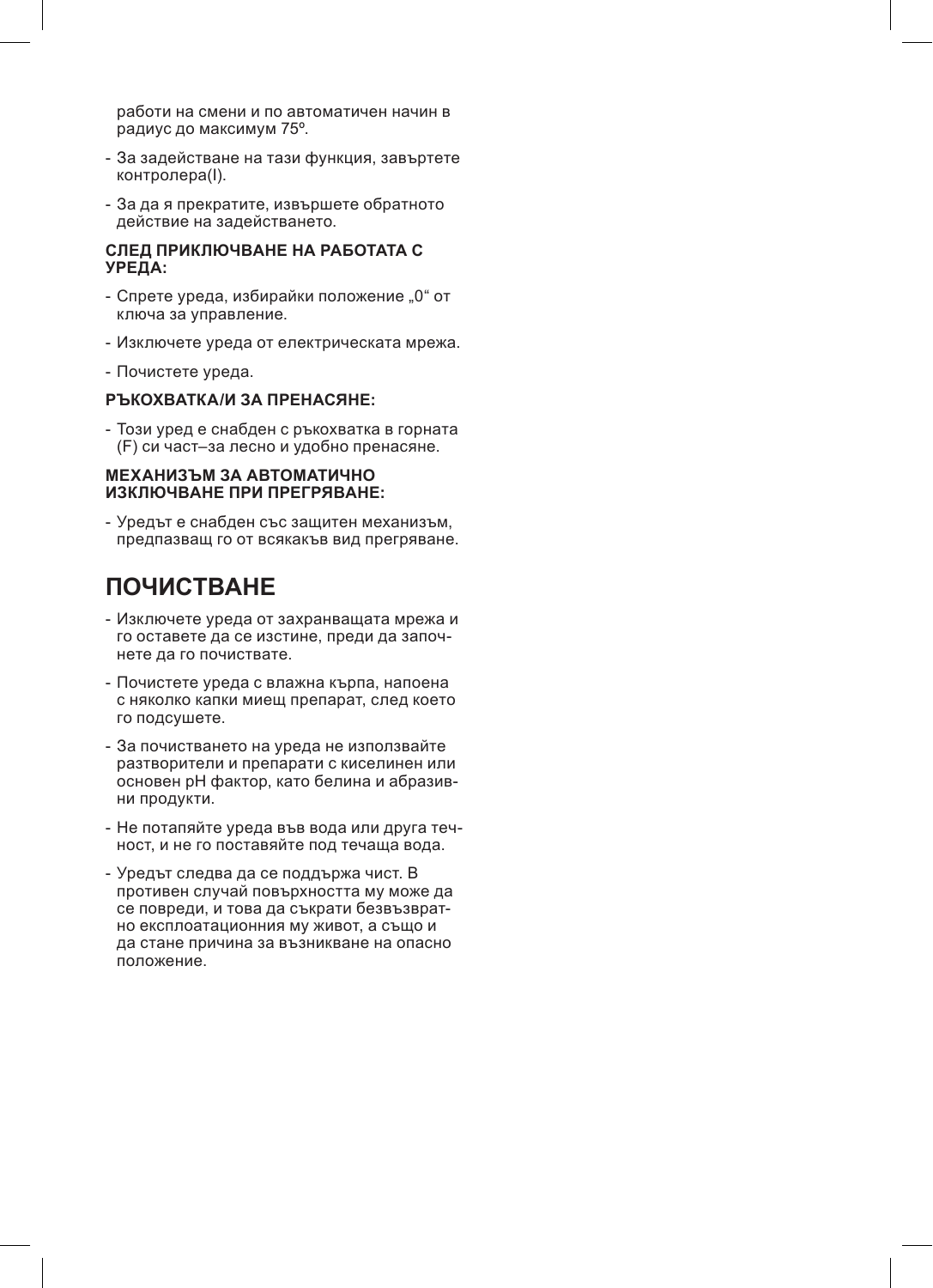قم بتوجيه الجهاز لتوجيه تدفق الهواء إىل االتجاه املطلوب. شغل الجهاز وذلك بتحريك محدد السرعات.

**وظيفة التذبذب:** تتيح وظيفة الذبذبة توجيه تدفق الجهاز بشكل متناوب وتلقايئ، حيث تشكل مروحة بحوايل 57 درجة لتفعيل هذه الوظيفة اسحب التحكم )I). لتعطيل هذه الوظيفة اعمل عكس عملية تفعيلها.

> **بعد االنتهاء من استعامل الجهاز:** أوقف الجهاز، وذلك بتحديد الوضع • من مفتاح التحكم. افصل قابس الجهاز من مصدر التيار الكهربايئ. نظف الجهاز.

**مقبض/مقابض النقل:** تم تجهيز هذا الجهاز عقبض في جزئه العلوي (F) لتسهيل وراحة حمله.

**واقي حراري للسالمة:** تم تجهيز الجهاز بجهاز حراري للسالمة يحمي الجهاز من أي زيادة يف التسخني.

### **التنظيف**

افصل قابس الجهاز من التيار الكهربايئ واتركه يربد قبل البدء بأي عملية تنظيف. نظف الجهاز بقطعة قماش مبللة ومشربة ببضع قطرات من المنظف ومن ثم جففه. لا تستخدم مواد مذيبة ولا منتجات بعنصر رقم هيدروجيني حمضي أو أساسي مثل المبيضات ولا منتجات كاشطة لتنظيف الجهاز. ال تغطس الجهاز يف املاء أو سائل آخر، وال تضعه تحت الحنفية. إذا لم يتم حفظ الجهاز في حالة جيدة من النظافة، فإن سطحه قد يتلف ويؤثر لا محالة على مدة عمر الجهاز ويؤدي إلى وضع خطير.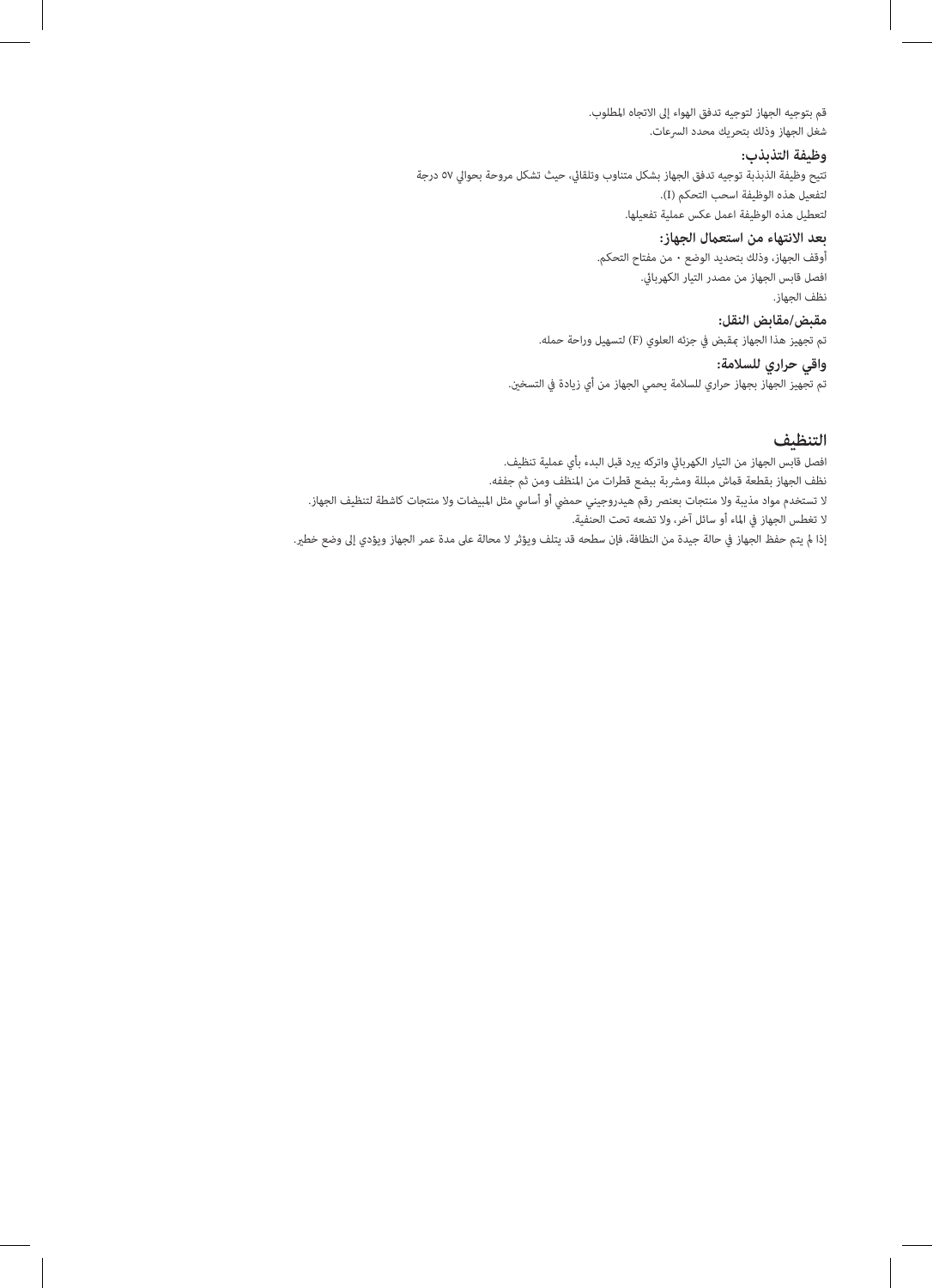#### العر سة

**املروحة املنضدية** BOREAL 12 LEGEND

#### **الوصف**

| А            | شبكة أمامية            |
|--------------|------------------------|
| B            | برغي أمان              |
| $\mathsf{C}$ | ريش مروحة              |
| D            | براغي تثبيت الشبكة     |
| E            | شبكة خلفية             |
| F            | مقبض النقل             |
| G            | محور محرك              |
| Н            | مفتاح تحديد السرعة     |
| I            | عنصر التحكم بالذبذبة   |
| J            | هيكل المحرك            |
| K            | قاعدة                  |
| L            | برغى تثبيت القاعدة     |
| M            | برغي تثبيت ريش المروحة |
|              |                        |

يف حال مل يكن لدى طراز جهازك امللحقات املذكورة أعاله، ميكن أيضاً رشاؤها بشكل منفصل يف مركز خدمات الصيانة التقنية.

#### **االستخدام والعناية:**

قبل كل استعمال، انشر بالكامل سلك التيار الكهربائي للجهاز. لا تستعمل الجهاز إذا كانت أداة التشغيل/الإيقاف لا تعمل. ال تحمل أو تحرك الجهاز أثناء ما يكون قيد التشغيل. استعمل املقبض/املقابض ألخذ أو حمل الجهاز. افصل قابس الجهاز من التيار الكهربائي عند عدم استعماله وقبل القيام بأي عملية تنظيف. احفظ هذا الجهاز بعيداً عن متناول األطفال و/أو األشخاص الذين يعانون من انخفاض قدراتهم الجسدية والحسية أو العقلية أو نقص الخربة واملعرفة. تحقق من أن شبكات تهوية الجهاز غري مسدودة من غبار أو أوساخ أو غريها من األشياء. ال ترتك الجهاز أبداً موصوالً وبدون مراقبة. باإلضافة إىل ذلك ستقوم بتوفري الطاقة وإطالة عمر الجهاز.

## **الرتكيب**

تأكد من إزالة جميع مواد التغليف من داخل الجهاز. تأكد من فصل قابس الجهاز من التيار الكهربايئ قبل البدء بأي عملية تثبيت أو تجميع. ينبغي أن يكون القابس سهل الوصول إليه للتمكن من فصله يف حال الطوارئ.

#### **تركيب القاعدة:**

لتثبيت القاعدة بالجهاز، ضع الجهاز رأساً عىل عقب. ضع القاعدة عىل هيكل الجهاز. ثبت القاعدة بواسطة الربغي املرفق ).1Fig). اقلب الجهاز من جديد وتأكد من الأداء السليم للقاعدة.

#### **تركيب الشبكات واملروحة:**

ضع الجزء الخلفي من الشبكة (E) أمام هيكل المحرك (J)، وذلك مطابقة مقابضها. ضع الرباغي )D )لتثبيت الشبكة، وتأكد من التثبيت الصحيح. ضع ريش المروحة (C) في محور المحرك (G) وثبتها ببرغي تثبيت ريش المروحة (M). ضع الجزء الأمامي من الشبكة (A) أمام الشبكة الخلفية (E)، واعمل على تطابق مكان تثبيت برغي السلامة. ثبت الشبكة مشابكها وشد برغي السلامة (B) باستخدام مفك. تحقق من الدوران الصحيح للمروحة.

## **طريقة االستخدام**

**االستعامل:** أوصل قابس الجهاز بالتيار الكهربايئ.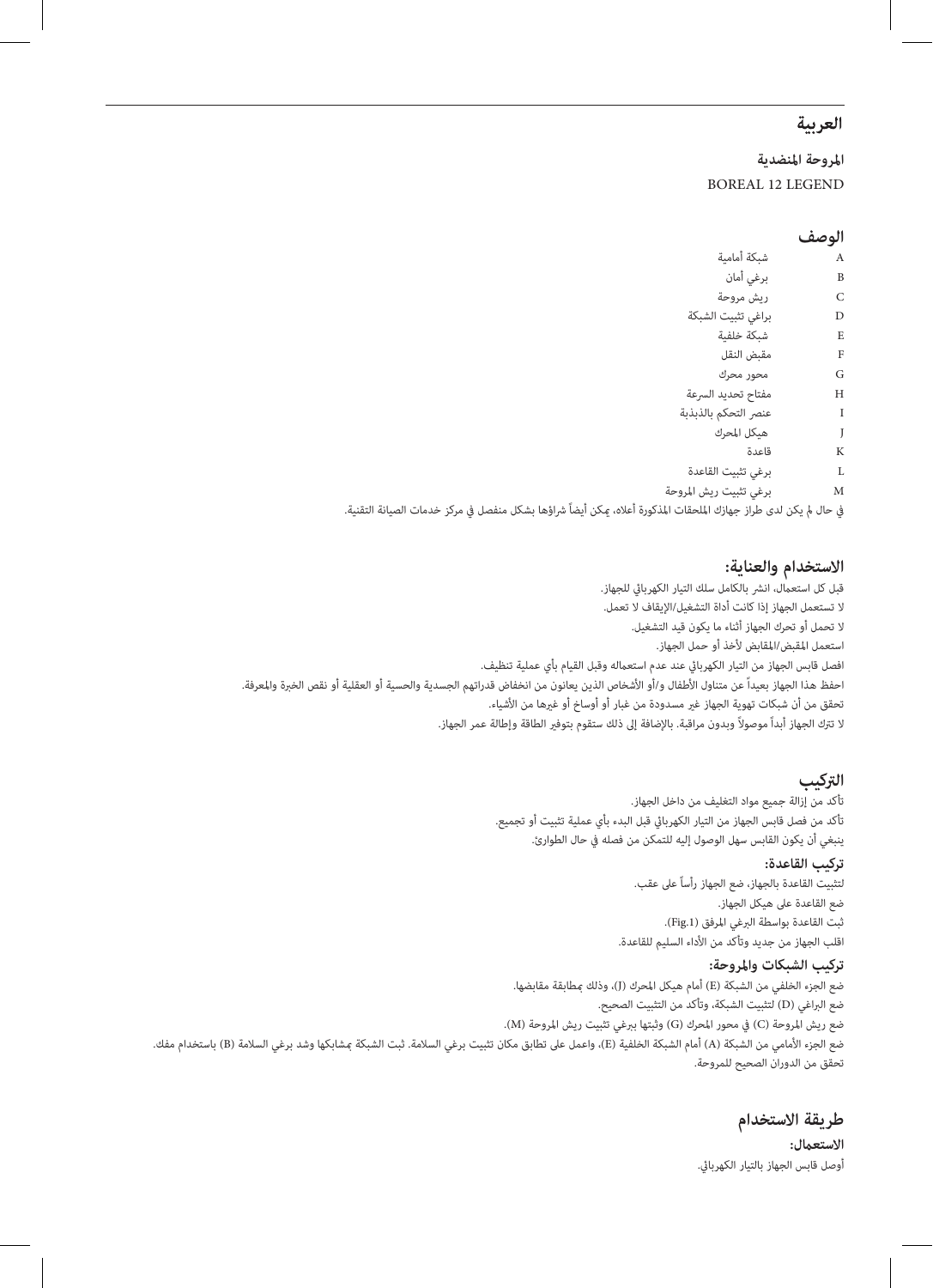## **Español GARANTÍA Y ASISTENCIA TÉCNICA**

Este producto goza del reconocimiento y protección de la garantía legal de conformidad con la legislación vigente. Para hacer valer sus derechos o intereses debe acudir a cualquiera de nuestros servicios de asistencia técnica oficiales.

Podrá encontrar el más cercano accediendo al siguiente enlace web: http://taurus-home.com/

También puede solicitar información relacionada poniéndose en contacto con nosotros por el teléfono que aparece al final de este manual.

Puede descargar este manual de instrucciones y sus actualizaciones en http://taurus-home.com

# **Català**

## **GARANTIA I ASSISTÈNCIA TÈCNICA**

Aquest producte gaudeix del reconeixement i protecció de la garantia legal de conformitat amb la legislació vigent. Per fer valer els seus drets o interessos ha d'acudir a qualsevol dels nostres serveis d'assistència tècnica oficials.

Podrà trobar el més proper accedint al següent enllaç web: http://taurus-home.com/

També pot demanar informació relacionada posant-se en contacte amb nosaltres al telèfon que apareix al final d'aquest manual.

Podeu descarregar aquest manual d'instruccions i les seves actualitzacions a http://taurus-home. com

## **English WARRANTY AND TECHNICAL ASSISTANCE**

This product enjoys the recognition and protection of the legal guarantee in accordance with current legislation. To enforce your rights or interests you must go to any of our official technical assistance services.

You can find the closest one by accessing the following web link: http://taurus-home.com/

You can also request related information by contacting us.

You can download this instruction manual and its updates at http://taurus-home.com/

## **Français GARANTIE ET ASSISTANCE TECHNIQUE**

Ce produit est reconnu et protégé par la garantie établie conformément à la législation en vigueur. Pour faire valoir vos droits ou intérêts, vous devrez vous adresser à l'un de nos services d'assistance technique agréés.

Pour savoir lequel est le plus proche, vous pouvez accéder au lien suivant : http://taurus-home. com/

Vous pouvez aussi nous contacter pour toute information.

Vous pouvez télécharger ce manuel d'instructions et ses mises à jour sur http://taurus-home.com/

## **Deutsch GARANTIE UND TECHNISCHER SERVICE**

Dieses Produkt ist von der gesetzlichen Garantie gemäss der geltenden Gesetzgebung geschützt. Um Ihre Rechte und Interessen geltend zu machen, müssen Sie eines unserer offiziellen Servicezentren aufsuchen.

Über folgenden Link finden Sie ein Servicezentrum in Ihrer Nähe: http://taurus-home.com/

Sie können auch Informationen anfordern, indem Sie sich mit uns in Verbindung setzen. Sie können dieses Benutzerhandbuch und seine Aktualisierungen unter http://taurus-home.com/

## **Italiano GARAZIA E ASSISTENZA TECNICA**

Questo prodotto possiede il riconoscimento e la protezione della garanzia legale di conformità con la legislazione vigente. Per far valere i suoi diritti o interessi, dovrà rivolgersi a uno qualsiasi dei nostri servizi ufficiali di assistenza tecnica. Può trovare il più vicino cliccando sul seguente link: http://taurus-home.com/

Inoltre, può richiedere informazioni mettendosi in contatto con noi.

Può scaricare questo manuale di istruzioni e i suoi aggiornamenti da http://taurus-home.com/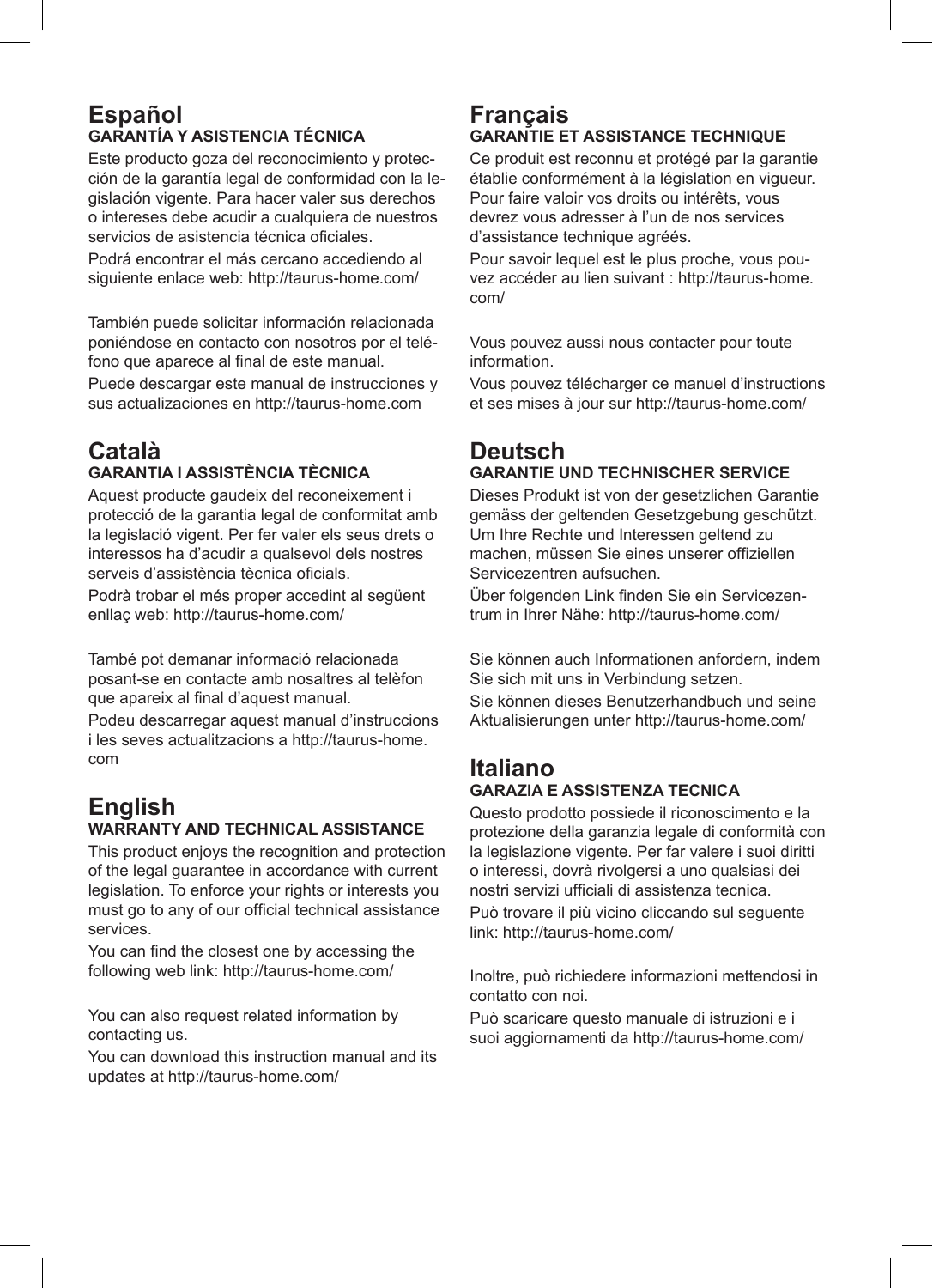## **Português GARANTIA E ASSISTÊNCIA TÉCNICA**

Este produto goza do reconhecimento e proteção da garantia legal em conformidade com a legislação em vigor. Para fazer valer os seus direitos ou interesses, deve recorrer sempre aos nossos servicos oficiais de assistência técnica.

Poderá encontrar o mais próximo de si através do seguinte website: http://taurus-home.com/

Também pode solicitar informações relacionadas, pondo-se em contacto connosco.

Pode fazer o download deste manual de instruções e suas atualizações em http://taurushome.com/

## **Nederlands**

### **GARANTIE EN TECHNISCHE ONDERSTEU-NING**

Dit product valt onder de legale garantievoorwaarden zoals bepaald in de actuele wetgeving. Om een beroep te doen op uw rechten of aanspraken kunt u contact opnemen met onze officiële technische service.

U kunt de dichtstbijzijnde technische service vinden op de website: http://taurus-home.com/

Voor verdere informatie kunt u ook contact met ons opnemen.

U kunt deze gebruiksaanwijzing en eventuele actualiseringen ervan downloaden via http:// taurus-home.com/

## **Polski GWARANCJA I SERWIS TECHNICZNY**

Ten produkt jest uznawany i chroniony prawną gwarancją zgodnie z obowiązującymi przepisami. W celu wyegzekwowania swoich prawa lub interesów, należy udać się do dowolnego z naszych oficjalnych usług pomocy technicznej.

Najbliższy punkt można znaleźć, korzystając z poniższego linku: http://taurus-home.com/

Można również poprosić o informacje, kontaktując się z nami.

Można też pobrać niniejszą instrukcję obsługi i jej aktualizacje na http://taurus-home.com/

## **Ελληνικά ΕΓΓΥΗΣΗ ΚΑΙ ΤΕΧΝΙΚΗ ΥΠΟΣΤΗΡΙΞΗ**

Το παρόν προϊόν αναγνωρίζεται και προστατεύεται από τη νόμιμη εγγύηση συμμόρφωσης προς την ισχύουσα νομοθεσία. Για να διεκδικήσετε τα δικαιώματα ή συμφέροντά σας πρέπει να απευθυνθείτε σε οποιοδήποτε από τα επίσημα γραφεία μας τεχνικής υποστήριξης. Για να βρείτε το πιο κοντινό σε εσάς, ανατρέξτε στην ιστοσελίδα: http://taurus-home.com/ Μπορείτε επίσης να ζητήσετε πληροφορίες, επικοινωνώντας μαζί μας.

Μπορείτε να «κατεβάσετε» από το διαδίκτυο το παρόν εγχειρίδιο οδηγιών και τις σχετικές ενημερώσεις του στο http://taurus-home.com/

## **Русский ГАРАНТИЯ И ТЕХНИЧЕСКАЯ ПОДДЕРЖКА**

Этот продукт защищен юридической гарантией в соответствии с действующим законодательством. Чтобы обеспечить соблюдение ваших прав или интересов, вы должны обратиться в любую из наших официальных служб по технической поддержке клиентов.

Вы можете найти ближайшие из центров, пройдя по следующей веб-ссылке: http://taurushome.com/

Вы также можете запросить соответствующую информацию, связавшись с нами (см. последнюю страницу руководства).

Вы можете скачать это руководство и обновления к нему по адресу http://taurushome.com/

## **Română GARANȚIE ȘI ASISTENȚĂ TEHNICĂ**

Acest produs beneficiază de recunoașterea și protecția garanției legale în conformitate cu legislația în vigoare. Pentru a vă exercita drepturile sau interesele, trebuie să vă adresați unuia dintre serviciile noastre oficiale de asistență tehnică.

Puteți găsi cel mai apropiat serviciu de asistență tehnică accesând următorul link web: http:// taurus-home.com/

De asemenea, puteți solicita informații conexe, contactând-ne (consultați ultima pagină a manualului).

Puteți descărca acest manual de instrucțiuni și actualizările sale la http://taurus-home.com/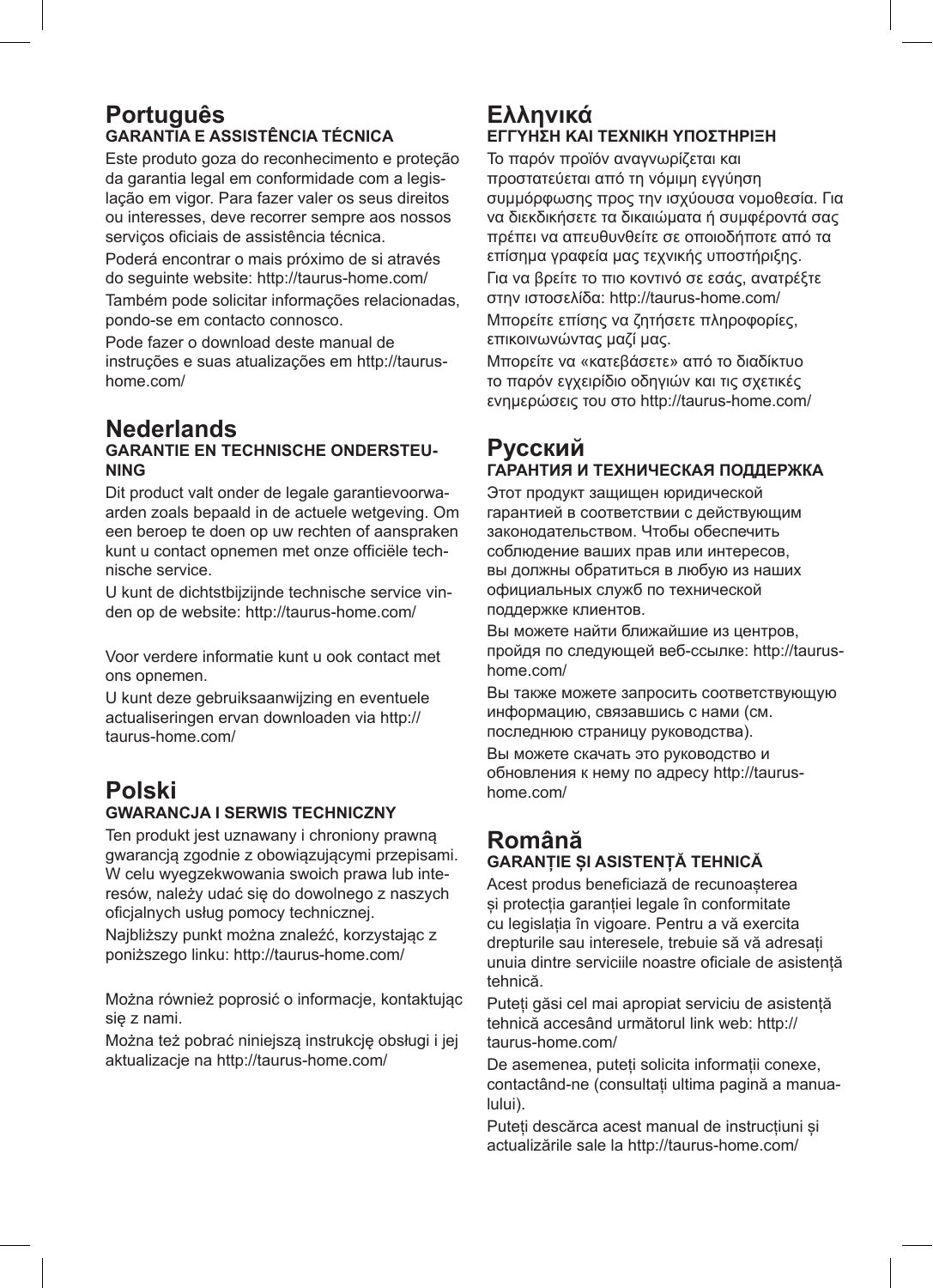## **Български ГАРАНЦИЯ И ТЕХНИЧЕСКА ПОМОЩ**

Настоящият продукт има законна гаранция, в съответствие с действащото законодателство. За да упражните правата си на потребител следва да се насочите към някой от нашите оторизирани сервизи.

Най-близкия до Вас сервиз можете да откриете на следния линк: http://taurus-home. com/

Също така, можете да потърсите информация, свързвайки се с нас (вижте на последната страница на наръчника).

Наръчника с указания и неговите осъвременявания можете да свалите на следния http://taurus-home.com/

**الضامن واملساعدة التقنية** يحظى هذا المنتج بالاعتراف والحماية من الضمان القانوني وفقًا للتشر بعات النافذة. لطلب حقوقك أو مصالحك يجب عليك مراجعة أي مركز من مراكزنا لخدمات املساعدة التقنية الرسمية. ميكنك العثور عىل األقرب عن طريق الدخول إىل رابط املوقع التال: http://taurus-home.com (حسب العلامة التجارية) كام ميكنك طلب املعلومات ذات الصلة عن طريق االتصال بنا عرب الهاتف.

وميكنك تحميل دليل التعليامت هذا وتحديثاته عىل املوقع http://taurus-home.com

| <b>COUNTRY</b>                             | <b>ADDRESS</b>                                                             | <b>PHONE</b>                           |
|--------------------------------------------|----------------------------------------------------------------------------|----------------------------------------|
| Algeria                                    | Zone d'Activite, Nº 62, Constantine                                        | 213770777756                           |
| Argentina                                  | Av. del Libertador 1298, (B1638BEY), Vicente<br>López (Pcia. Buenos Aires) | 541153685223                           |
| <b>Belgium</b>                             | Mariëndonkstraat 5, 5154 EG, Elshout                                       | 31620401500                            |
| <b>Benin</b>                               | 359 Av. Steinmetz, 1930, Cotonou                                           | 0299-21313798                          |
| <b>Bulgaria</b>                            | 265, Okolovrasten Pat, Mladost 4, 1766, Sofia                              | 35929211120 / 35929211193              |
| <b>Burkina Faso</b>                        | Avenue Bassawarga, 01 BP915, Ouagadougou                                   | 226 25301038                           |
| Congo (Republic of)                        | 98 Blvd General Charles de Gaulle, Pointe Noire                            | 242066776656                           |
| Cyprus                                     | 20, Bethlehem Str. / P.O.Box 20430, 2033,<br>Strovolos                     | 35722711300                            |
| <b>Czech Republic</b>                      | Milady Horakove 357/4, 568 02, Svitavy                                     | 420 461 540 130                        |
| <b>Democratic Republic</b><br>of the Congo | AV. Pont Canale Nº 3440. Kinshasa                                          | 00243-991223232                        |
| <b>Equatorial Guinea</b>                   | SN Av Patricio Lumumba y C/ Jesus B, Bata                                  | 00240 333 082958 / 00240 333<br>082453 |
| <b>Equatorial Guinea</b>                   | Calle de las Naciones Unidas, PO box 762,<br>Malabo                        | 240333082958 / 240333082453            |
| España                                     | Avda Barcelona, S/N, 25790 Oliana (Lleida)<br>atencioncliente@taurus.es    | 902 118 050                            |
| <b>Ethiopia</b>                            | Lideta Sub City Kebele 10 H.NO 124, Addis<br>Ababa                         | +251 11 5518300                        |
| <b>France</b>                              | Za les bas musats 18, 89100, Malay-le-Grand                                | 03 86 83 90 90                         |
| Gabon                                      | BP 574, Port-Gentil Centre-ville                                           | 24101552689 / 24101560698              |
| Ghana                                      | Ederick Place, Accra-Ghana                                                 | 302682448 / 302682404                  |

## العريبة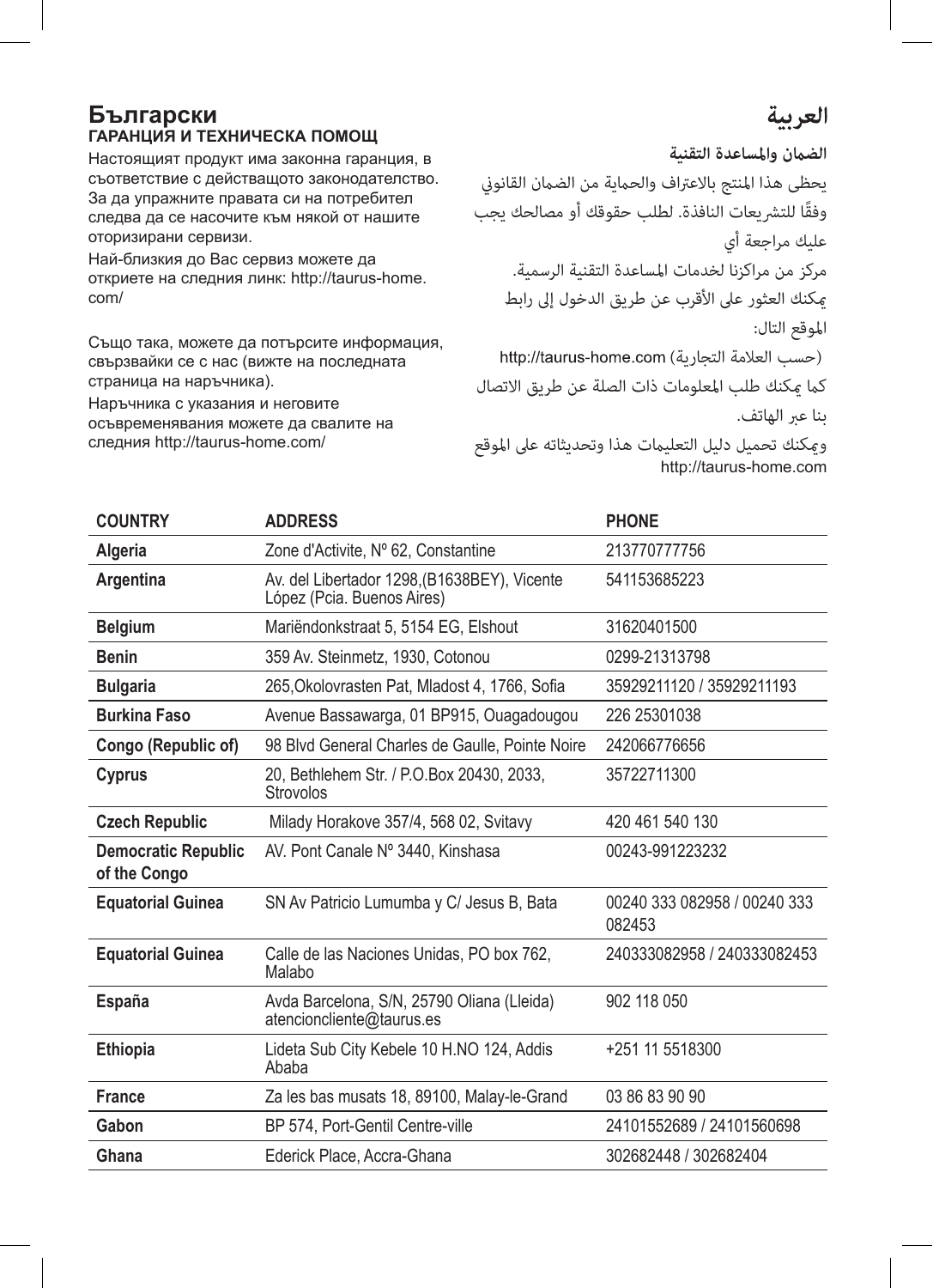| <b>Gibraltar</b>            | 11 Horse Barrack Lane, 54000, Gibraltar                                                                | 00350 200 75397 / 00350 200<br>41023 |
|-----------------------------|--------------------------------------------------------------------------------------------------------|--------------------------------------|
| Greece                      | Sapfous 7-9, 10553, Athens                                                                             | +30 21 0373 7000                     |
| Guinea                      | BP 206, GN, Conakry                                                                                    | (224) 622204545                      |
| <b>Hong Kong</b>            | Unit H, 13/F., World Tech Centre, Hong kong                                                            | (852) 2448 0116 / 9197 3519          |
| Hungary                     | Késmárk utca 11-13, 1158, Budapest                                                                     | +36 1 370 4519                       |
| India                       | C-175, Sector-63, Noida, Gautam Budh Nagar -<br>201301, Delhi                                          | (+91) 120 4016200                    |
| <b>Ivory Coast</b>          | 01 Rue Des Carrossiers-Zone 3, B.P 3747,<br>Abidjan 01 (RCI)                                           | 22521251820 / 225 21 353494          |
| Jordan                      | 28 Basman St Down town, Amman                                                                          | +962 6 46 222 68                     |
| Kuwait                      | P.O. BOX 3379 hawally, 32034, Hawally                                                                  | +965 2200 1010                       |
| Lebanon                     | Damascus Highway; Sciale Building, Jamhour                                                             | 9615922963                           |
| Luxembourg                  | Mariëndonkstraat 5, 5154 EG, Elshout                                                                   | 31620401500                          |
| Mali                        | BP E2900, Dravela Bolibana                                                                             | 223227216 / 223227259                |
| <b>Marruecos</b>            | Big distribution society 4 Rue 13 Lot. Smara<br>Oulfa, Casablanca                                      | (+212) 522 89 40 21                  |
| <b>Mauritania</b>           | 134 Avenue Gamal Abdener Ilot D, Nouakchott                                                            | 2225254469 / 2225251258              |
| <b>Mexico</b>               | Rosas Moreno Nº 4-203 Colonia de San Rafael<br>C.P. 06470 - Delegación Cuauhtémoc, Ciudad<br>de México | (+52) 55 55468162                    |
| Montenegro                  | Rastovac bb, 81400, Niksic                                                                             | +382 40 217 055                      |
| <b>Netherlands</b>          | Mariëndonkstraat 5, 5154 EG, Elshout                                                                   | 31620401500                          |
| Nigeria                     | 8, Isaac; John Str, G.R.A Ikeja Lagos                                                                  | 23408023360099                       |
| Paraguay                    | Denis Roa 155 c/ Guido Spano, Asunción                                                                 | 21665100                             |
| Peru                        | Calle los Negocios 428, Surquillo, Lima                                                                | (511) 421 6047                       |
| Portugal                    | Avenida Rainha D. Amélia, nº12-B, 1600-677,<br>Lisboa                                                  | +351 210966324                       |
| Romania                     | Dudesti Pantelimon 23, 410554, Bucharest                                                               | 031.805.49.58                        |
| Serbia                      | Rastovac bb, 81400, Niksic                                                                             | +382 40 217 055                      |
| <b>Slovakia</b>             | Milady Horakove 357/4, 568 02, Svitavy                                                                 | 420 461 540 130                      |
| <b>Southafrica</b>          | Unit 25 & 26, San Croy Office Park, Die Agora<br>Road, Croydon, Kempton Park, 1619, Johan-<br>nesburg  | (+27) 011 392 5652                   |
| <b>Tunisia</b>              | 2, Rue de Turquie, Tunis                                                                               | 21671333066                          |
| <b>Ukraine</b>              | Block 6, Ap Housing Estate Topol-2, B, 49000,<br>Dnepropetrovsk                                        | 380563704161 / 380563704161          |
| <b>United Arab Emirates</b> | P.O.BOX 8543, Dubai                                                                                    | 14506246200                          |
| Uruguay                     | Luis Alberto de Herrera 3468, 11600, Montevideo                                                        | 598 2209 28 00                       |
| Vietnam                     | Lot 7 Ind. Zone for, Ha Noi                                                                            | 84437658111 / 84437658110            |